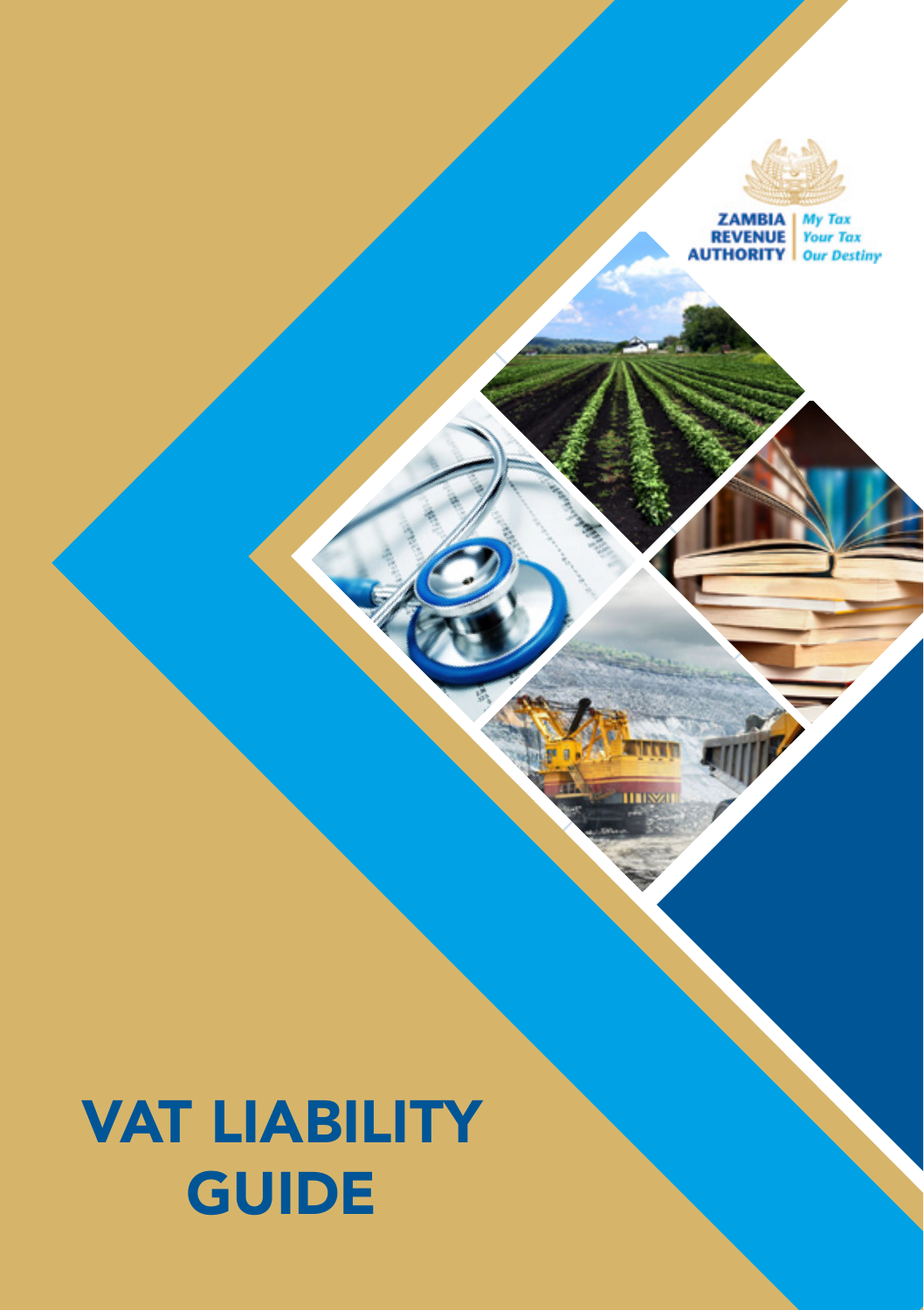#### INTRODUCTION

The way VAT operates is that all goods and services supplied by a taxable supplier are standard rated unless expressly exempted or zero rated. The goods and services, which are exempt, are shown in The Value Added Tax (Exemption) Order while those that qualify for zero rating are shown in The Value Added Tax (Zero-Rating) Order.This booklet shows categories of goods and services, which qualify for VAT relief as either exempt or zero-rated. Businesses supplying goods or services in the "zero-rate" category can claim input tax on business expenses, while those in the "exempt" category cannot claim any input tax on business expenses.

In addition to reproducing the law with regards to The Value Added Tax (Exemption) and The Value Added Tax (Zero-Rating) Orders, this booklet gives examples of the types of goods and/or services that are considered either standard rated, exempt or zero rated. This advice is given as guidance only; suppliers are urged to base their judgment on whether or not to charge tax, on the text of the law. In cases of particular doubt or difficulty, the ZRA Call Centre, Taxpayer Service Centre or your nearest ZRA Office can be consulted.

 $2 - 1$ 

KINGSLEY CHANDA COMMISSIONER-GENERAL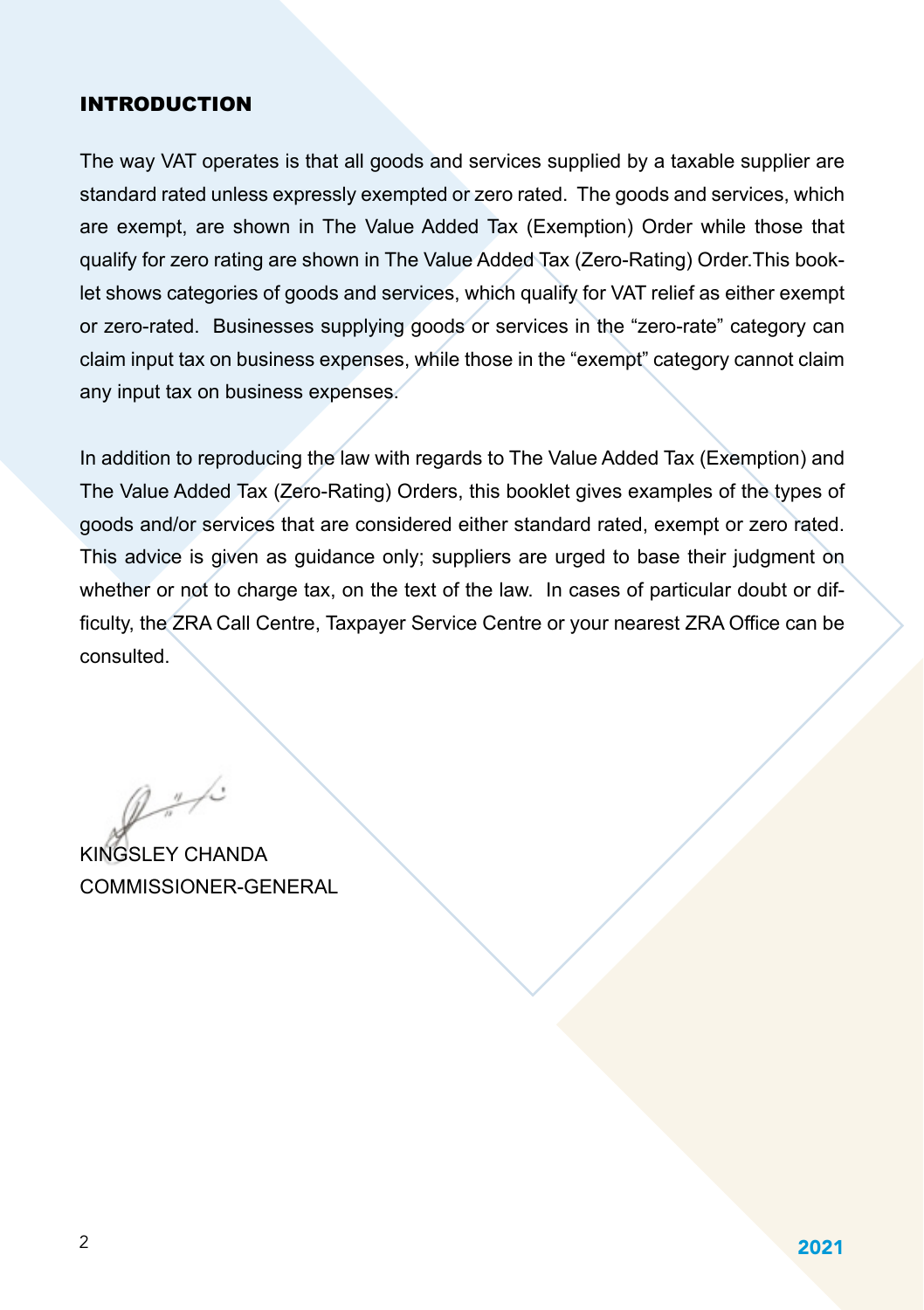# **CONTENTS**

## **Part 1**

The Value Added Tax (Exemption) Order - Exemptions from VAT

- Group 1 Water Supply Services
- Group 2 Health Services
- Group 3 Educational Services
- Group 4 Booklets and Newspapers
- Group 5 Transportation Services
- Group 6 Conveyance, Sale or Lease of Real Property
- Group 7 Financial and Insurance Services
- Group 8 Metals
- Group 9 /- Funeral Services
- Group 10 Relief at Importation
- Group 11 Domestic Kerosene
- Group 12 Trade Union Subscriptions
- Group 13 Treated and Untreated Mosquito Nets
- Group 14 Road Construction Agreements
- Group 15 Statutory Fees
- Group 16 Food and Agriculture

## **Part 2**

The Value Added Tax (Zero-Rating) Order - Zero-Rated Supplies

- Group 1 Export of Goods
- Group 2 Supplies to Privileged Persons
- Group 3 Building Supplies
- Group 4 Mosquito Nets
- Group 5 Medical Supplies
- Group 6 Educational Materials
- Group 7 Energy Saving Appliances, Machinery and Equipment
- Group 8 Agricultural Equipment and Accessories
- Group 9 Food and Agriculture
- Group 10 Minerals
- Group 11 Capital Equipment
- Group 12 Petroleum Products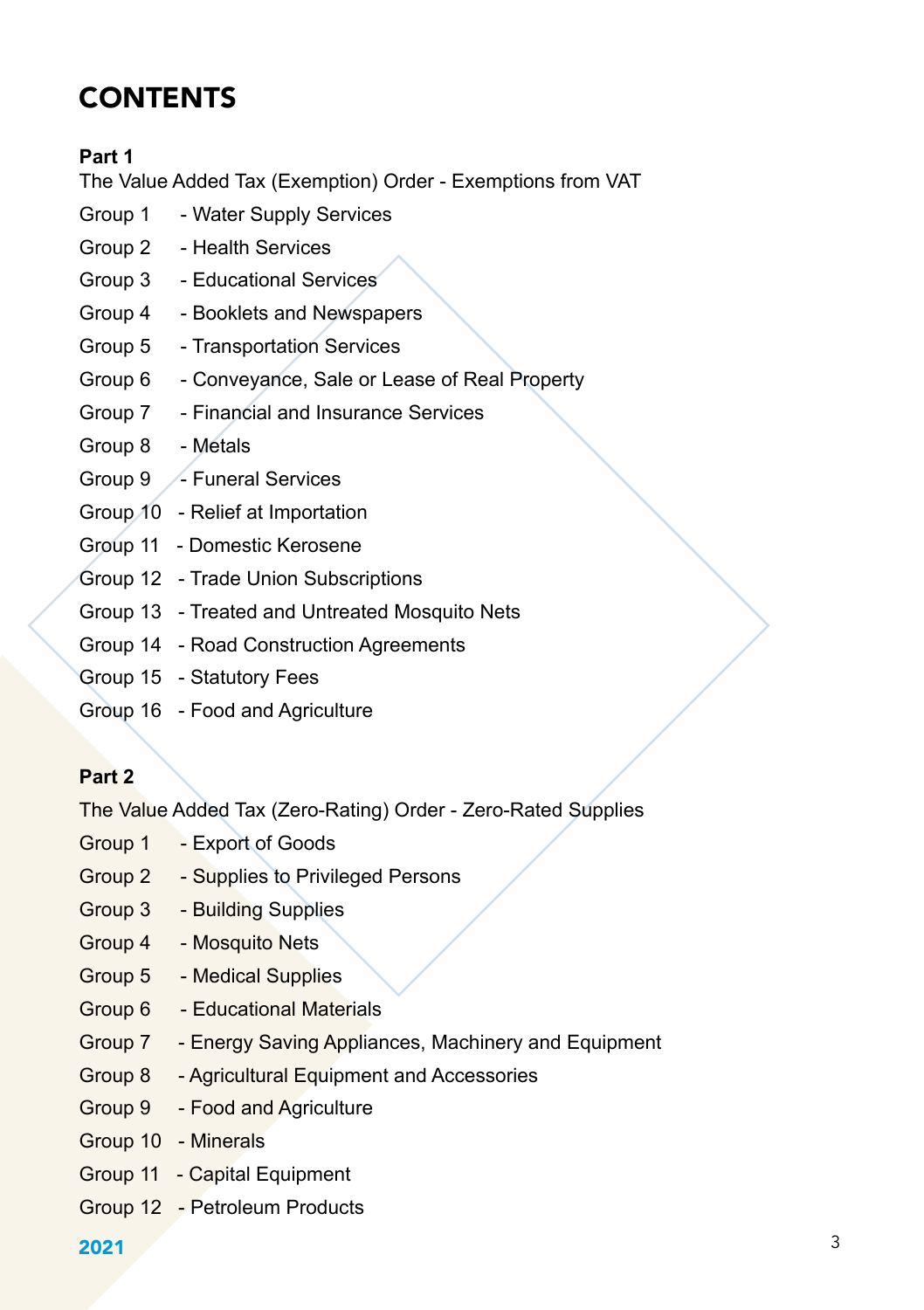### **PART 1**

## **The Value Added Tax (Exemption) Order**

### **EXEMPTIONS FROM VAT**

#### **GROUP 1 - Water Supply Services**

#### **The Law**

**The supply of mains water and sewerage services, excluding sewerage pump out services.**

#### **Explanatory notes**

The supply of water and sewerage services from a water or sewer mains to a community is exempt provided it is supplied by a local authority or a water utility company, e.g. Lusaka Water and Sewerage Company. This exemption also includes disconnection and reconnection fees arising as a result of the non-payment of water or sewerage bills, and other services directly linked to the mains supply of water or sewerage services.

The exemption under this group does not extend to the following supplies which are standard rated:

- the supply of water or sewer pumps, pipes, taps, tanks etc.;
- civil engineering work in connection with the supply of water and sewerage;
- drilling of boreholes;
- supply of electric or movable toilets;
- supply of sewerage pump out services;
- supply of distilled water, ice, and de-ionised mineral water; and
- bottled water.

### **GROUP 2 - HEALTH SERVICES**

#### **The Law**

- **(a) The supply of health and medical services by a medical doctor, optician, dentist, hospital or clinic registered under the Health Professions Act, 2009; and**
- **(b) The supply of articles designed for use by persons with disabilities.**

#### **Explanatory notes**

This group exempts all health and medical services supplied by registered hospitals, clinics, doctors, opticians and dentists. It also exempts the supply of equipment solely designed for use by the blind and handicapped persons.

For medicines and drugs, refer to Group 6 of The Value Added Tax (Zero-Rating) Order.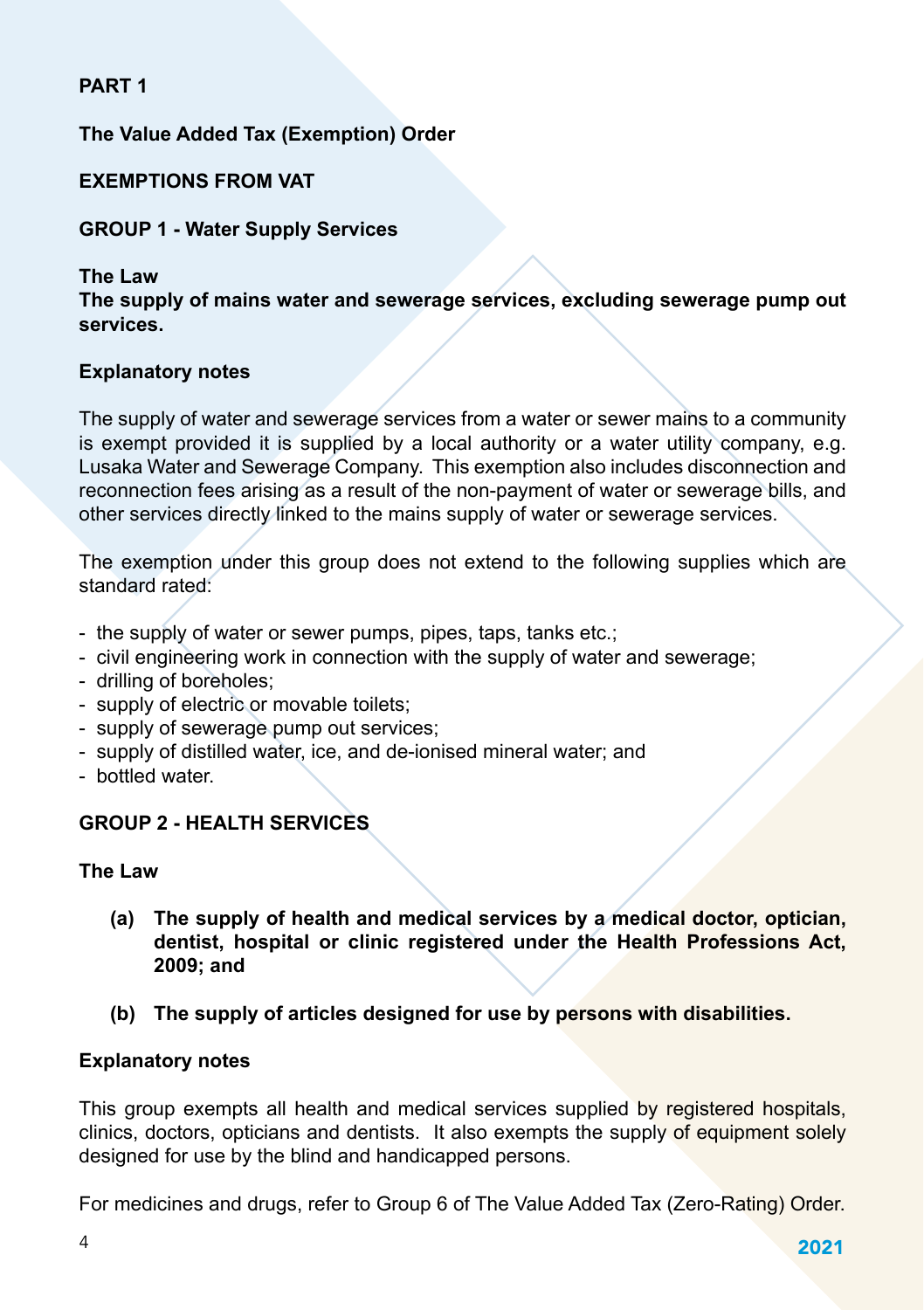#### **GROUP 3 – EDUCATIONAL SERVICES**

#### **The Law**

- **(a) Educational services provided to primary or secondary learners;**
- **(b) Educational services provided to post secondary learners; and**
- **(c) Educational services provided to nursery or pre- school children.**

#### **Explanatory notes**

This group exempts all educational services supplied to nursery or pre-school children, primary and secondary school students. For other students, i.e. post-secondary students, the exemption only applies when it is not carried out for profit. Thus a computer course (for adults) would be exempt when provided by a charity on a non-profit making basis but taxable when supplied by a computer consultancy as part of its business activities.

Educational supplies are taxable, for example writing paper, pens, pencils, school uniforms, school sports equipment, desks and chairs, etc.

## **GROUP 4 - BOOKLETS AND NEWSPAPERS**

#### **The Law**

- **(a) Booklets, maps, and charts; and**
- **(b) Newspapers and journals**

#### **Explanatory notes**

Whether or not books and newspapers are exempt depends mainly on their physical characteristics, and also to a lesser extent, on their content.

School workbooks and other educational text books in question and answer format with spaces for insertion of answers are taxable, unless the provision of the spaces is purely incidental to the essential character of the publication.

The exemption covers all printed maps and charts designed to represent the natural or artificial features of countries, towns, seas, the heavens, etc.

The exemption also covers newspapers and journals. These are issued in a continuous series under the same title with each issue dated and/or serially numbered.

This exemption does not include:

- pamphlets, brochures, forms, examination papers, and other similar commercial printed matter;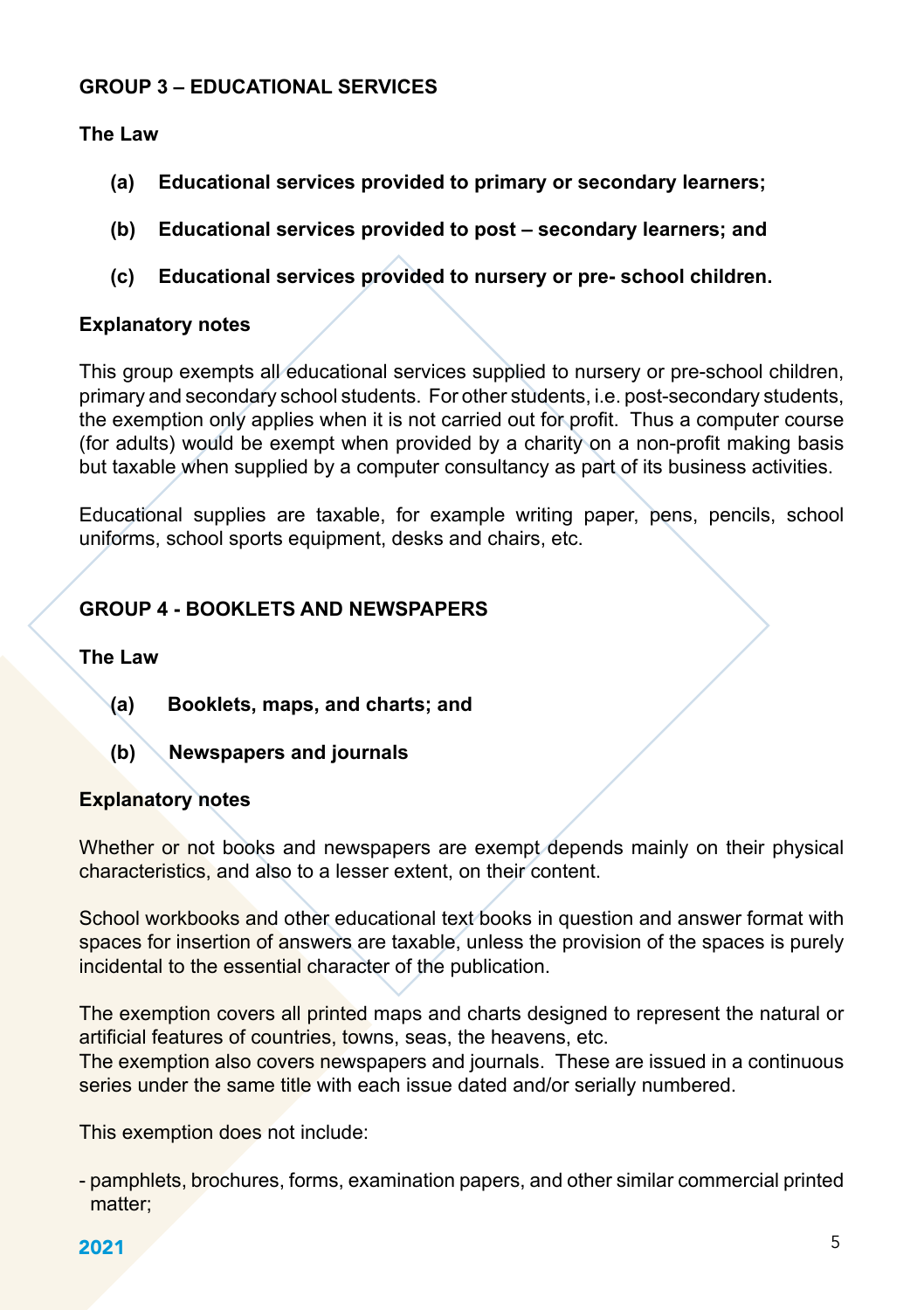- advertisements e.g. in newspapers, journals, periodicals etc.; and
- printing of books, booklets, newspapers etc.

The following are examples of the liability of some common items of printed matter:

Antique maps<br>Atlases

Comics Color cards Diaries (completed) Compliment slips<br>
Dictionaries Copy Books Dictionaries Copy Books<br>
Encyclopedias Corresponde

Geological maps **Contract Contract Contract Contract Contract Contract Contract Contract Contract Contract Contract Contract Contract Contract Contract Contract Contract Contract Contract Contract Contract Contract Contrac** 

Newspapers **Newspapers** Globes Picture books and the Cames Games Staff journals **Invoices** 

Topographical plans Manuscript paper

**Exempt** Standard Rated **Magazines** Antique books **Address books** Address books Antique mans Appointment Cards Ballot Papers Booklets **Booklets** Bankers draft stationery **Charts** Business cards Calendars Correspondence cards

Hymn Books<br>
Diaries (unused)<br>
Diaries (unused)<br>
Diaries making pair Dress making patterns Envelopes<br>Manuals Hard cover Hard covered notebooks Maps **Maps Fashion drawings** 

Prayer books **Greeting cards** Recipe books **Invitation cards**  Lottery tickets **Manuscripts** Medical record stationery Memo pads Order books **Photographs**  Photograph albums Playing Cards Receipt books Record books **Registers**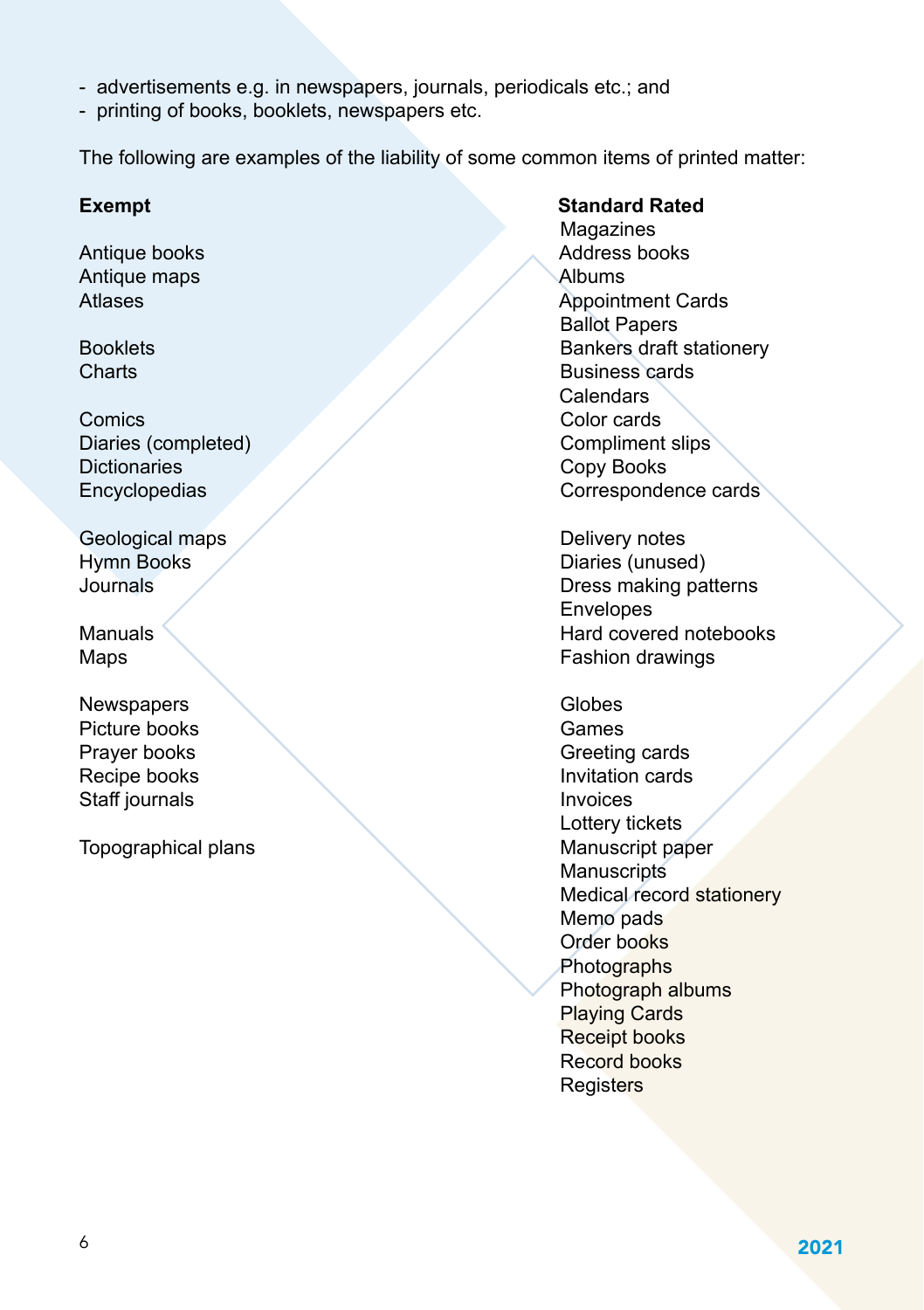## **GROUP 5 – TRANSPORTATION SERVICES**

**The Law** 

**Transportation of persons, except when provided by a taxable supplier to a client as a leisure activity or for hire, by -**

- **(a) air;**
- **(b) rail;**
- **(c) road on a bus or coach licensed under the Road Traffic Act, 2002, with a seating capacity of fourteen or more persons; and**
- **(d) water.**

## **5A Aircraft**

## **Purchase of aircraft licenced to carry passengers;**

## **Explanatory Notes**

This group exempts the transportation of persons in licensed buses or coaches having a seating capacity (including the driver) of 14 or more passengers excluding occasional folding seats. Where there is doubt over the seating capacity, the Zambia Revenue Authority will be guided by the seating capacities outlined in manufacturers' literature. Transportation by taxis is taxable.

Rail passenger transport is also exempted (but the carriage of freight or unaccompanied luggage within Zambia is taxable).

The exemption of transportation of persons by water only covers the ferry charges. It does not extend to trips on, or hiring of pleasure boats, rafting or the like.

Air travel is also exempted whether on international or domestic, scheduled or charter flights.

However, aircraft hire within Zambia is taxable.

Transportation of freight within Zambia by air, including unaccompanied baggage is taxable at standard rate (check Group 2 Item [c] of The Value Added Tax (Zero-Rating) Order for transportation services directly linked to exports).

The exemption also covers the purchase and importation of all aircraft licensed to carry passengers.

## **GROUP 6 - CONVEYANCE, SALE OR LEASE OF REAL PROPERTY**

### **The Law**

- (**a) The sale or lease of an interest in land, other than-**
- **(i) the sale, lease or rental of commercial property; and**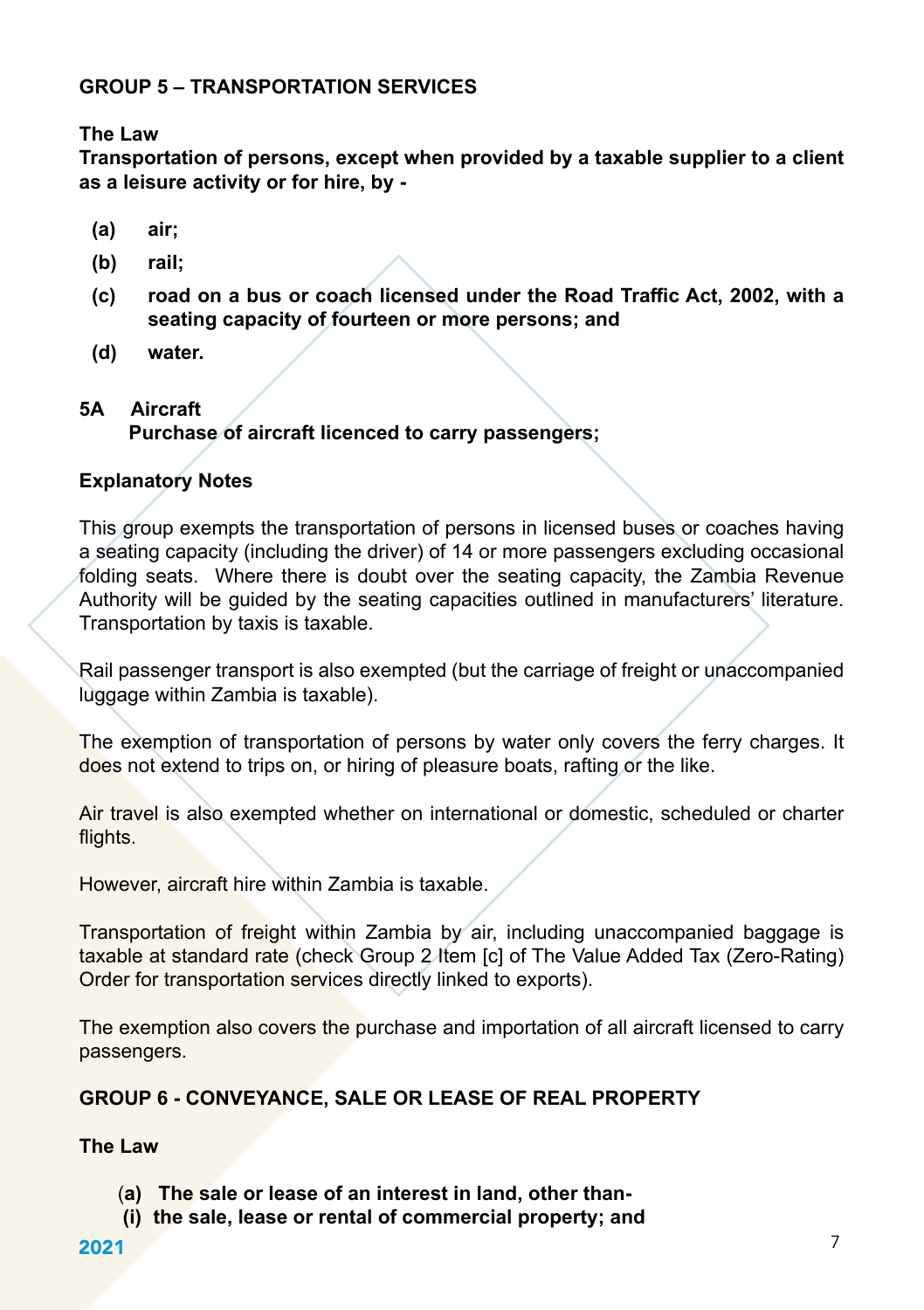- **(ii) the sale of a dwelling house by a person carrying on the business of constructing dwelling houses for sale;**
- **(b) Any fee, royalty or similar right to exploit or remove any natural resource.**

## **Explanatory notes**

The definition of commercial property is provided for in Section 2 of the VAT Act. It means a building that is used for commercial purposes, and includes an office building, an industrial building, a health facility, hotel, shopping mall, retail shop, shopping centre, warehouse, garage, recreation centre, dwelling house used for commercial purposes and multifacility building. Consequently, the sale or lease of an office building, an industrial building, a health facility, hotel, shopping mall, retail store, shopping centre, warehouse, garage, recreation centre, dwelling house used for commercial purposes and multi-facility building is standard rated.

#### **Examples:**

- (i) Sale of dwelling houses developed specifically for sale is standard rated.
- (ii) Sale or lease of a dwelling house to be used for commercial purposes is exempt.
- (iii) Sale or lease of a dwelling house that is being used for commercial purposes is standard rated.
- (iv) A multi-facility building is a building used for multi- purposes. For example, a building complex comprising residential premises, shops, offices and other commercial enterprises constitutes a multi-facility building.

This exemption also covers the royalties or any other fees charged to explore or remove natural resources (not intellectual rights); and these include:

- the supply of exploration rights for minerals including natural gases and petroleum oils,
- the supply of royalties and rights to mine minerals, natural gases or petroleum products
- the supply of felling rights to cut natural trees for timber logs, charcoal and other
- products; and
- the supply of park entry fees to national parks and game reserves but does not include
- entry fees to Zoos and like establishments

## **GROUP 7 - FINANCIAL AND INSURANCE SERVICES**

### **The Law**

- **(a) The arrangement, provision, or transfer of insurance services;**
- **(b) The provision of the following charges and fees in the provision of financial services:**
	- **(i) Interest on credit, lending and deposits;**
	- **(ii) Commitment and arrangement fees in the provision of credit;**
	- **(iii) Charges on cheques and cheque books;**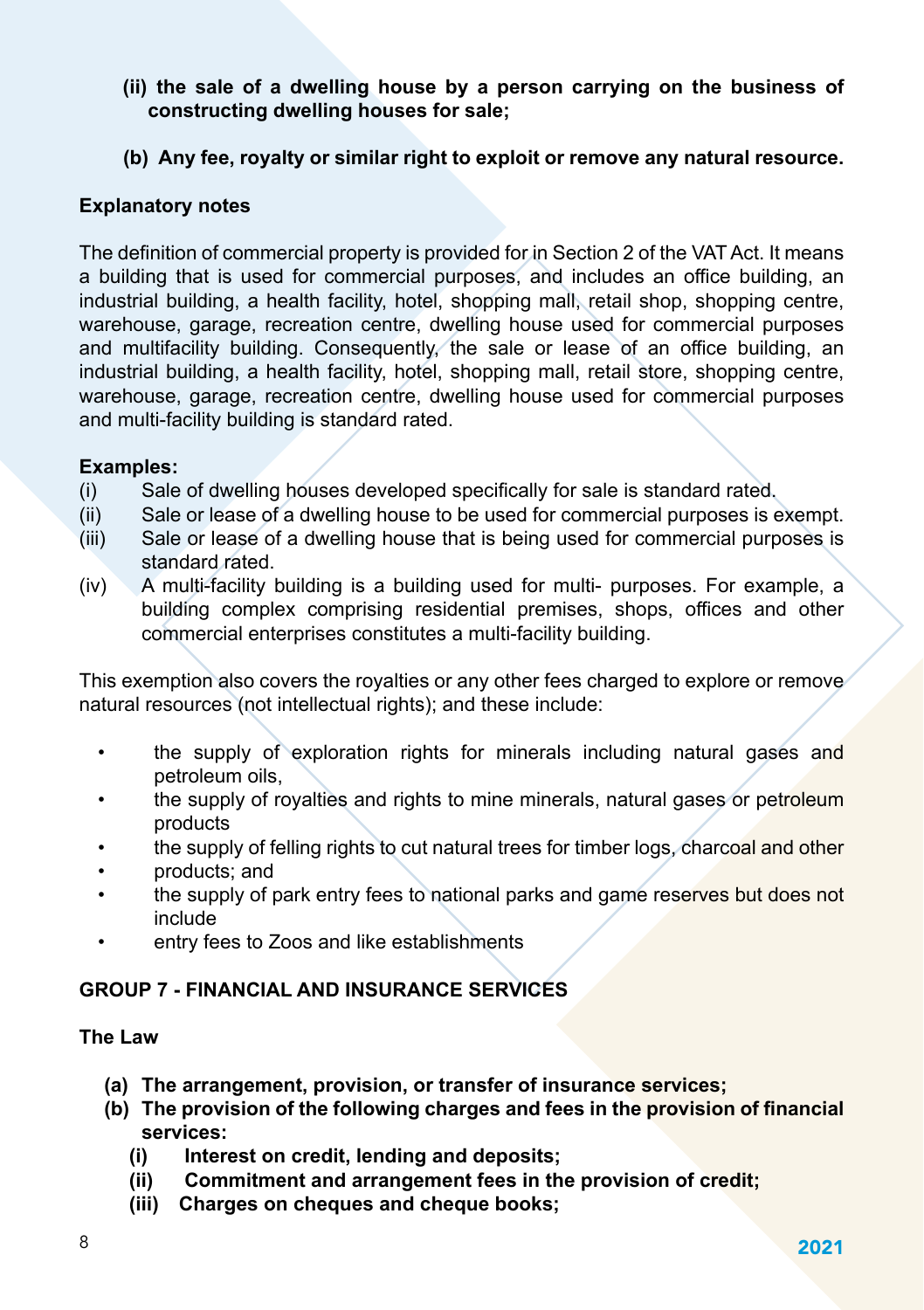- **(iv) Charges on buying and selling of foreign currency;**
- **(v) Charges on negotiable bills;**
- **(vi) Charges on special clearance;**
- **(vii) Charges on letters of credit;**
- **(viii) Commission on drafts and transfers;**
- **(ix) Charges on savings accounts;**
- **(x) Charges for any account maintenance activity or ledger fees;**
- **(xi) Charges for closure of accounts;**
- **(xii) Commission and any charge on internet banking including electronic transfers, online, mobile banking and Telegraphic Transfer transactions;**
- **(xiii) Bank of Zambia treasury bills handling charges; and**
- **(xiv) Commission on postage**
- **(c) The provision of credit and the interest component of finance leases excluding the-**
	- **(i) principal and other finance charges on finance leases;**
	- **(ii) principal, interest and other finance charges charged on operating leases; and**
	- **(iii) principal, interest and other finance charges charged by institutions engaged in hire purchase**
- **(d) The issue, allotment or transfer of ownership of shares in a company registered or incorporated under the Companies Act,**
- **(e) Uncirculated new currency of the Republic in notes and coins.**

### **Explanatory notes**

(a) Paragraph (a) exempts from VAT the provision of insurance services. It further extends the exemption from VAT to all types of commissions earned by Insurance Brokers and Insurance Agents in the course of arranging insurance services (brokerage services). Prior to this amendment, only life insurance services and reinsurance services were exempt from VAT. Insurance premiums received by any person carrying on insurance business will now be subject to an insurance premium levy at the rate of 3%.

However, commission earned by Insurance Brokers from the arrangement of insurance services (brokerage services) will not be subject to an insurance premium levy in addition to being exempt from VAT.

- (b) Paragraph (b) provides clarity on the type of supply that is exempt from VAT.
- (c) The making of loans, interest charges on loans and finance leases and granting of credit are exempt except the principal on finance and operating leases, interest on operating leases and hire purchase transactions.
- (d) The exemption includes any income earned or payment made for providing auxiliary services for the supply of shares in a company registered under the Securities Act, such as commissions, brokerage fees, etc.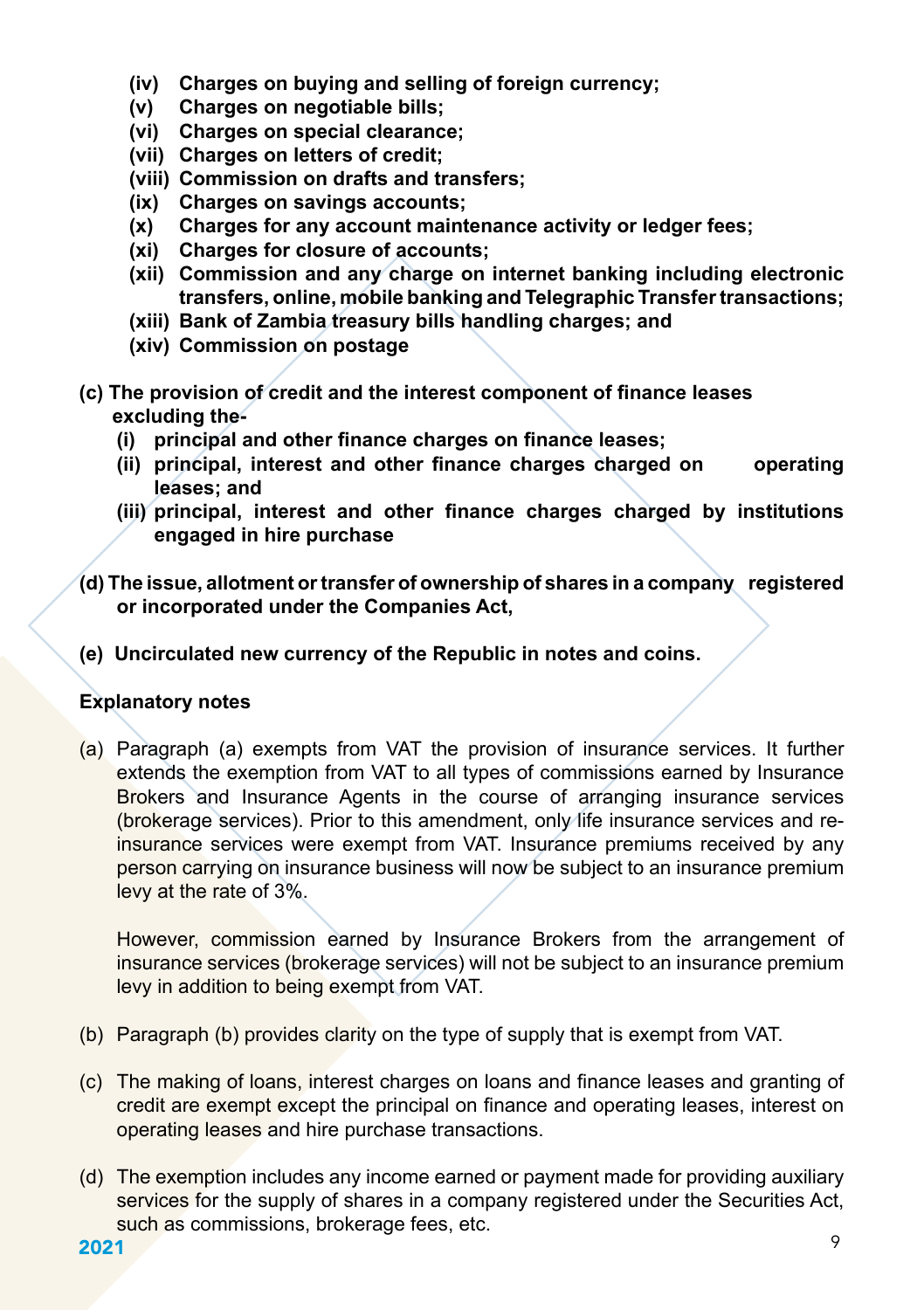(e) Importation of uncirculated currency in notes and coins, though treated as an importation of a physical item 'cash' and not as a transfer of money, is exempt.

The following are some examples of supplies linked with financial services:

#### **Taxable Supplies (not exhaustive)**

- Debt collection, credit control and sales ledger accounting services
- Equipment leasing
- Executor and trustee services and the administration of estates
- Investment, finance and taxation advice
- Management Consultancy
- Management of trust funds
- Merger of trust funds
- Portfolio management
- Registrar services
- Safe custody and transportation services
- Disposal of fixed assets
- Rent of office accommodation (rent of residential accommodation is exempt)
- Commission on guarantees negotiable
- Commission on road traffic license fees
- Fees for authentication of documents
- Auxiliary/Other services
- Commission on reports to parties
- Agency Fees
- Commission on Scratch Cards
- Commission on EXD forms issued
- State Lottery handling fees
- Commission on certified vouchers
- Arrangement fees (Charged on customers to cover such costs or arranging various facilities as physical inspection of property, consultations with various experts, etc.
- Manager's or banker's cheque
- Commission on discounted invoices
- Own acceptances
- Cable Charges
- Administrative charges imposed on a customer who exceeds overdraft limit
- Stop payments
- Standing orders
- Commission on lost connect cards
- Excess withdrawal fees
- Commission on status enquiry

**Note:** all other financial services not listed in the exemption schedule are standard rated.

## **GROUP 8 - METALS**

#### **The Law**

### **The supply to a bank of gold in bullion form**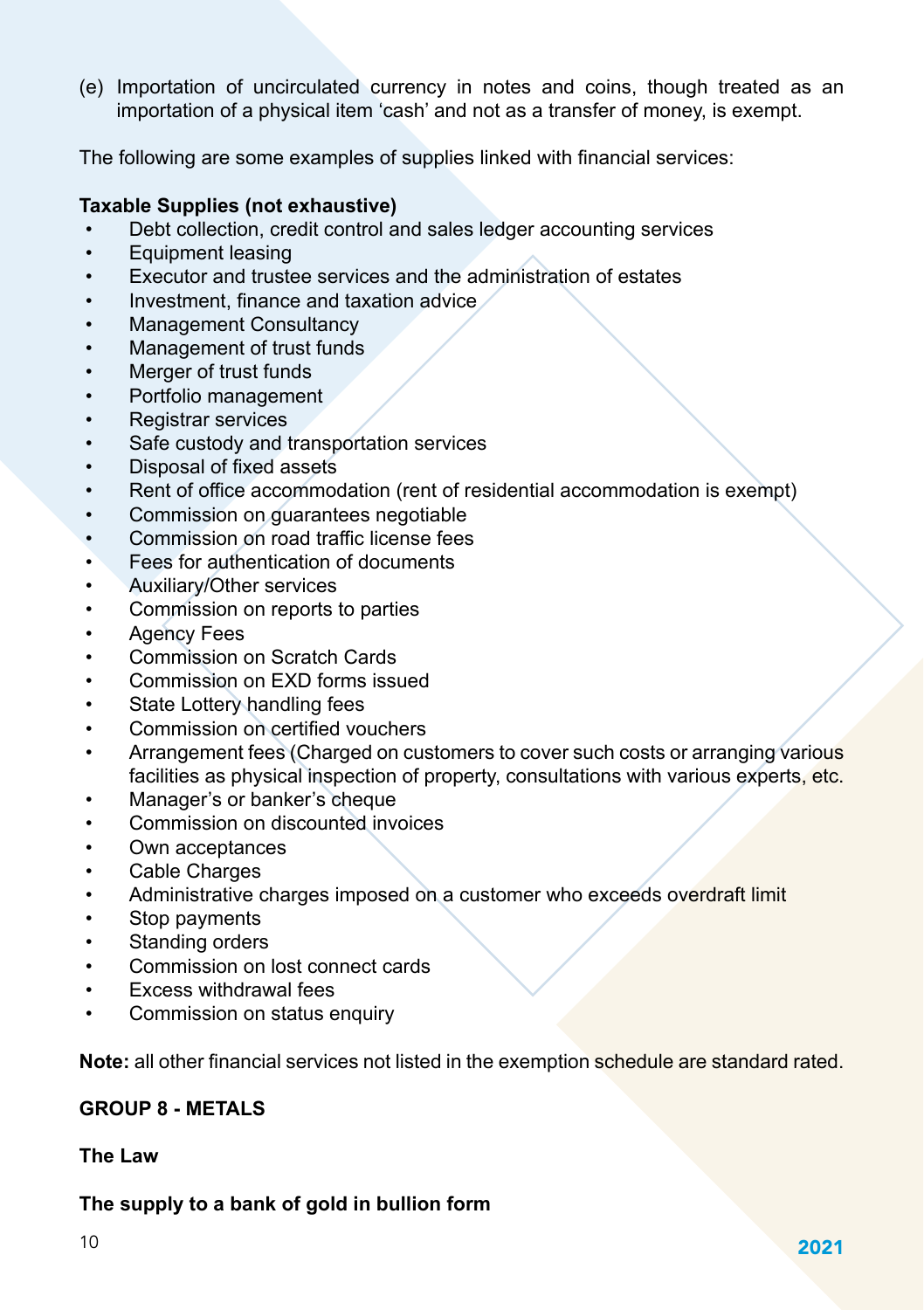## **Explanatory Notes**

This exemption only applies to gold when in gold bullion form, when supplied to a bank, including when one bank sells gold bullion to another bank. It does not apply to gold coins, fine gold, gold jewellery or to gold in any other form, and all aspects of VAT apply whether the payment for the sale is in Kwacha or foreign exchange and whether actually paid in Zambia or abroad.

## **GROUP 9 - FUNERAL SERVICES**

**The Law**

- **(a) caskets and coffins;**
- **(b) tomb stones;**
- **(c) embalming of dead persons; and**
- **(d) services provided at the burial of a person by a funeral home, including the hire of a hearse, provision of furniture, tents and other funeral accessories, but excluding meals, beverages and other hospitality services.**

#### **Explanatory notes**

This exemption covers the supply of specified goods or services in the course of a person's burial or cremation, including the provision of any license or certificate.

## **GROUP 10 - RELIEF AT IMPORTATION**

#### **The Law**

- **(a) goods in respect of which a rebate, refund or remission of duty is available under regulations 74, 75, 78, 79, 80, 82, 83, 84, 85A, 86, 87, 87A, 94 and 95 of the Customs and Excise (General) Regulations, 2000, subject to the same limitations and conditions as pertain to the rebate, refund or remission and to such modification as may be specified therein.**
- **(b) Manufacturing inputs where duty is suspended under the Customs and Excise (Suspension) (Manufacturing Inputs) Regulations, 2009, subject to the same limitations and conditions as pertain to the suspension of the duty and to such modification as may be specified therein; and**
- **(c) Imported goods in respect of which a rebate, refund or remission of duty is available under the Customs and Excise (Public Benefit Organization) (Rebate, Refund, or Remission) Regulations, 2009, subject to the same limitations and to such modification as may be specified therein.**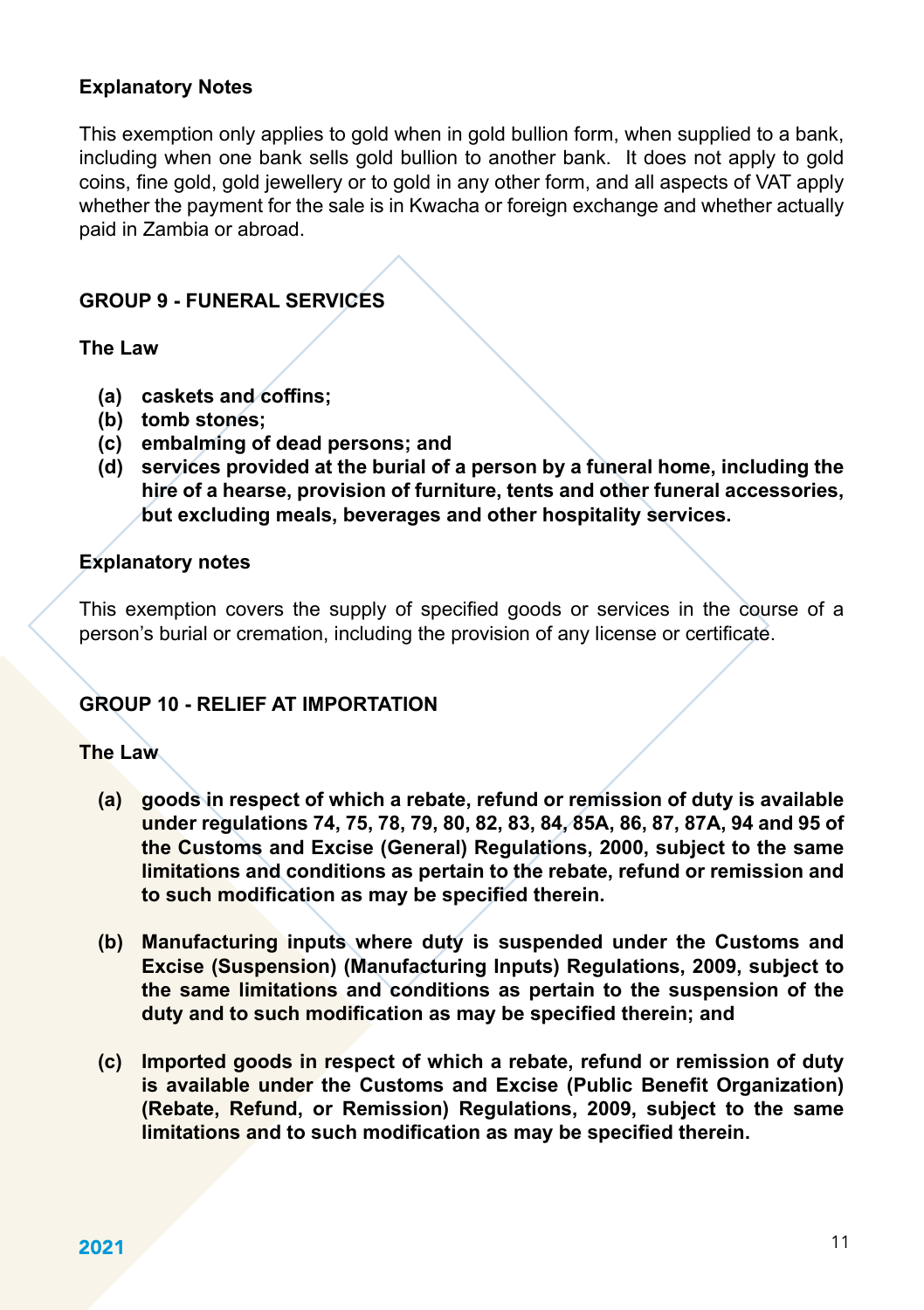## **Explanatory notes**

## **Item (a)**

Imports exempted from VAT in this group are only those which are entitled to a rebate, refund, or a remission of duty and these include: -

- i. Goods which are accidentally destroyed or lost while in custody of ZRA subject to conditions and limitations under Customs Regulation 74.
- ii. Warehoused goods not worth the duty subject to conditions and limitations under Customs Regulation 75
- iii. Goods, which are temporarily imported into Zambia, may be relieved from VAT subject to conditions and limitations under Customs Regulation 78.
- iii. Goods re-imported into Zambia subject to conditions and limitations under Customs Regulation 79.
- v. Goods imported in petty consignments subject to conditions and limitations under Customs Regulation 80.
- vi. Goods imported by visitors and foreign tourists for use while in Zambia subject to conditions and limitations under Customs Regulations 82 and 83.
- vii. Goods and personal effects of a deceased person imported by a duly appointed administrator of such estate of a deceased person subject to limitations and conditions provided under Customs Regulation 85A
- viii.Goods imported by a returning traveler for personal use of a value not exceeding US\$ 1000.00. The exemption is subject to the limitations and conditions under the Customs Regulation 86.
- ix Goods used in occupational therapy or training subject to the limitations and conditions under Customs Regulations 87 and 87A.
- x. Goods supplied as aircraft stores and equipment for aircrafts engaged in international air navigation, search or rescue subject to limitations and conditions under Customs Regulation 94.
- xi. Imported airline and airline operator's documents subject to limitations and conditions under Customs Regulation 95.

## **Item (b)**

This group introduces exemption on manufacturing inputs where duty is suspended under the Customs and Excise Statutory Instrument No. 6 of 2009

### **Item (c)**

This group also exempts goods imported by Public Benefit Organisations such as churches, charities, and NGOs which provide education, health, poverty alleviation, general welfare programmes, emergency relief and other similar humanitarian programmes for the benefit of the Zambian community.

This special exemption is provided in line with the Customs and Excise (Public Benefit Organisations) (Funding) Regulations of 2009, and it operates as follows: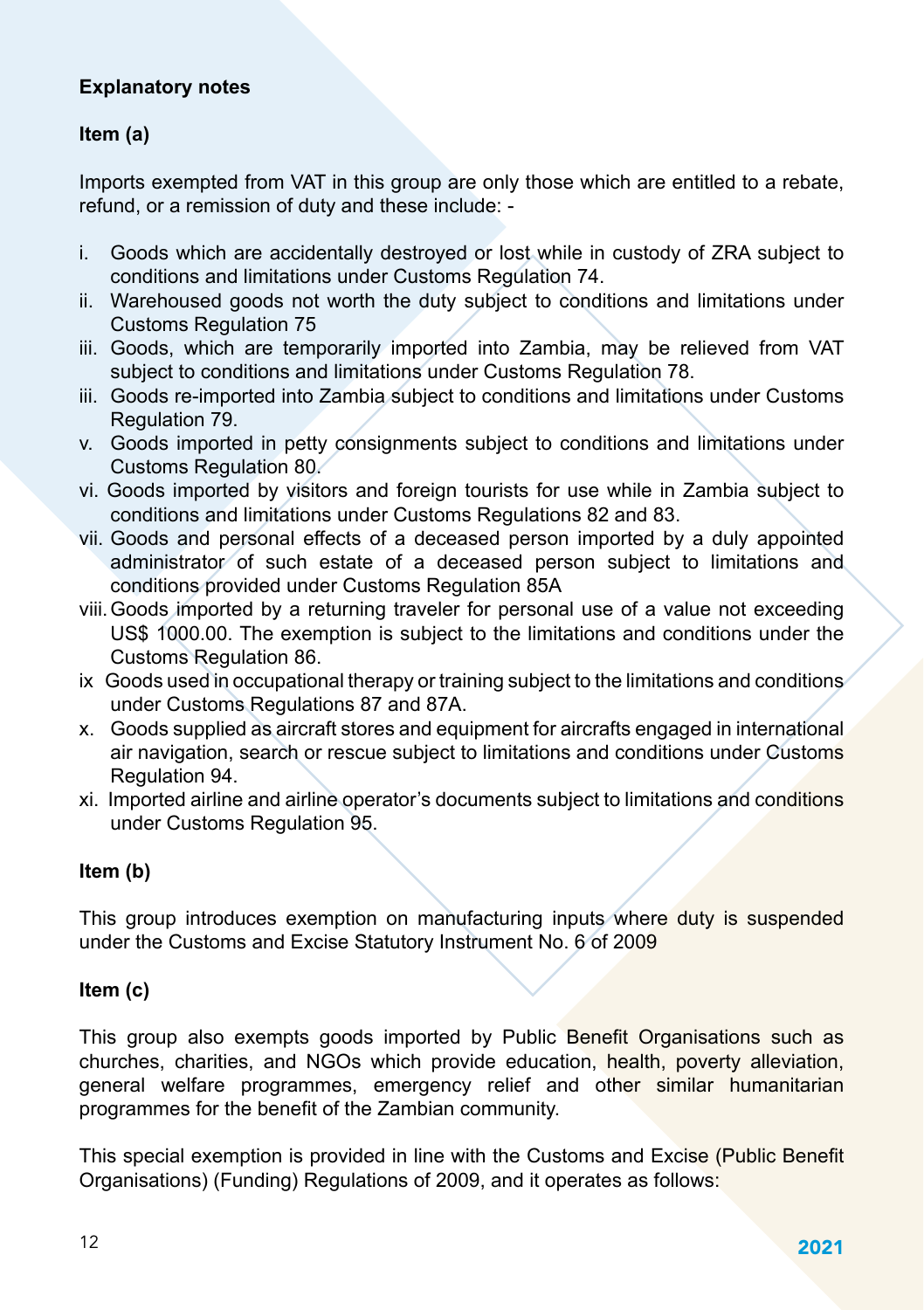- i. Public Benefit Organisations concerned are required to apply for approval for funding/ refunding to the Permanent Secretary, Ministry of Finance; a single application by the head office of the organisation for the various branches or divisions, but the applicant must indicate the branches or divisions in the application letter.
- ii. In cases where VAT is paid at importation a refund is made to the approved organisation by the Ministry of Finance.
- iii. The goods eligible for this funding are those utilised in activities like education, health, poverty alleviation, emergency relief, and other humanitarian activities. The following goods are not eligible for this special exemption:
	- saloon cars, station wagons, and twin-cabs;
	- all electrical appliances of household type or consumer design TVs, VCRs, radios, CD and radio players, tape recorders, hair dryers, curling irons, and domestic washing machines except kitchen equipment;
	- beer, liquor, and wine;
	- all non-electrical household goods except beds, mattresses, and linen;
	- tobacco products;
	- goods, which are imported but are intended for sale such as second hand clothes;
	- a printing press for printing church notices, bulletins, magazines etc;
	- church pews;
	- a church pulpit:
	- a public address system or a church organ; and
	- items of personal nature such as musical instruments, watches, jewellery and
	- clothing.

For further information or inquiries on this funding scheme contact the Ministry of Finance on telephone number +260 211 250544 ext. 402 /260 /268.

## **GROUP 11 - DOMESTIC KEROSENE**

#### **The Law**

## **The supply of domestic kerosene (paraffin).**

#### **Explanatory notes**

This group exempts from VAT the supply of kerosene (paraffin) for domestic use. The supply of kerosene for other uses such as in industry or other commercial purposes is taxable.

## **GROUP 12 – TRADE UNION SUBSCRIPTIONS**

**The Law**

### **Trade union subscriptions**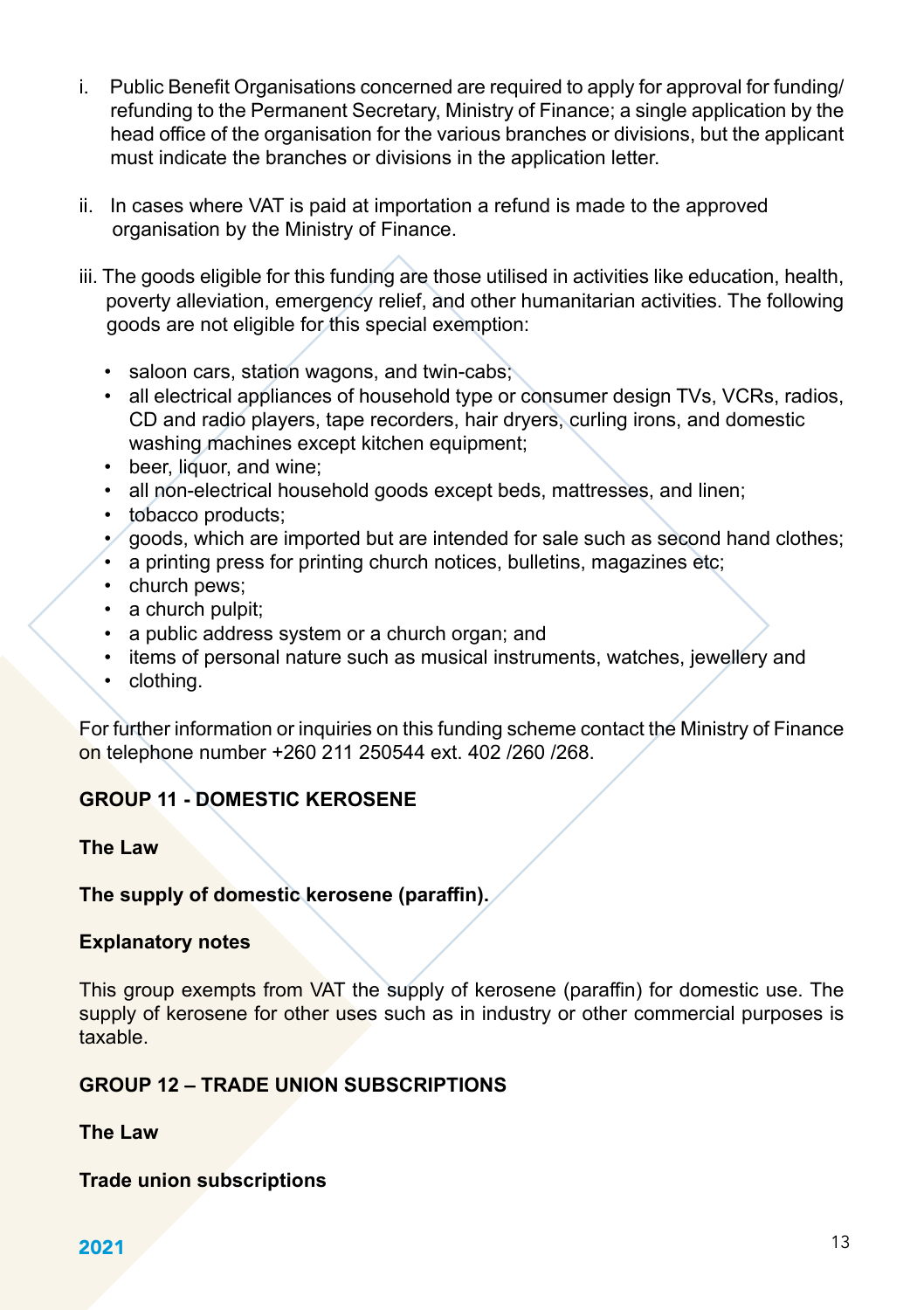#### **Explanatory notes**

This relief applies to labour union subscriptions only. The supply of goods and services by a labour union to its members is standard rated.

This exemption also does not extend to subscriptions to professional bodies, sports clubs and other like establishments.

#### **GROUP 13 – TREATED AND UNTREATED MOSQUITO NETS**

#### **The Law**

- **(a) Finished mosquito nets (treated and untreated);**
- **(b) Insecticide kits used to treat mosquito nets; and**
- **(c) Insecticides of public health used for the treatment of mosquito nets.**

#### **Explanatory notes**

The group exempts both treated and untreated mosquito nets. It also exempts insecticides used for treating mosquito nets. However, agricultural insecticides will remain zero-rated while the rest will remain standard rated.

### **GROUP 14 – ROAD CONSTRUCTION AGREEMENTS**

#### **The Law**

**Road construction agreements entered into with the Government of the Republic of Zambia prior to 1st July, 1995.**

#### **Explanatory notes**

Road construction agreements entered into with the Government of the Republic of Zambia prior to 1st July, 1995 are exempt from Value Added Tax (VAT).

#### **GROUP 15 – STATUTORY FEES**

#### **The Law**

**Statutory fees which are prescribed and regulated by an Act of Parliament or Statutory Instrument except when paid as a consideration for a supply or when payment is not for the execution of statutory responsibilities;**

#### **Explanatory notes**

This group exempts fees charged mainly by public institutions only to the extent that the fees are covered by an Act of Parliament or Statutory Instrument with the above exception. Any other fees are subject to normal VAT treatment.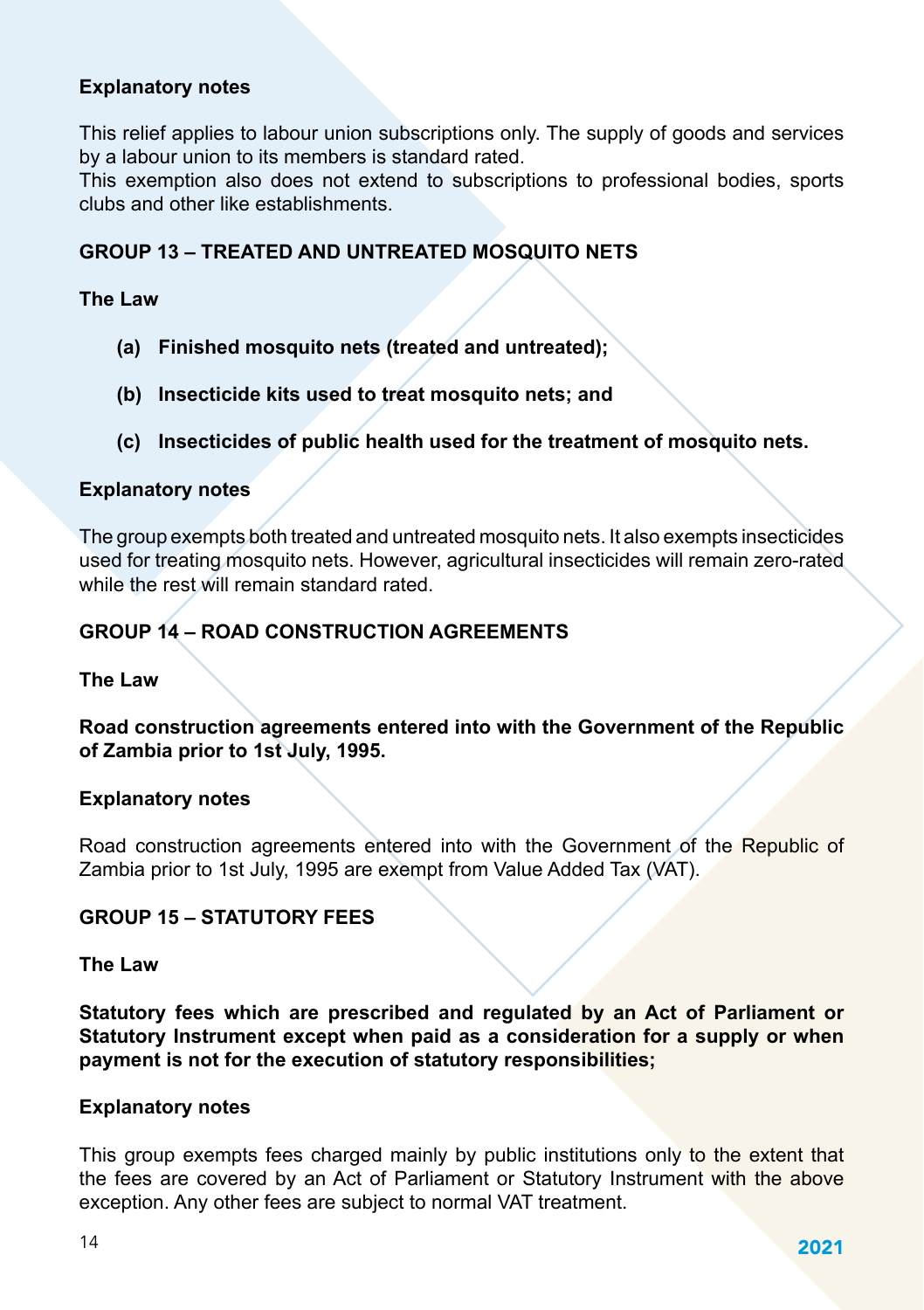## **GROUP 16 – FOOD AND AGRICULTURE**

#### **The Law**

- **(a) Agricultural products – Fresh edible vegetables and fruits, maize, nuts, Soya beans, millet, cassava, sorghum and other cereals, including flours produced from the cereals, nuts, beans and tubers except where any of the products is-**
	- **(i) canned, frozen or freeze dried;**
	- **(ii) supplied by a restaurant, cafeteria, canteen or like establishment;**
	- **(iii)cotton seed, seed cotton, lint, baby corn, sweet corn, mange-tout peas (snow peas), sugar snaps, fresh or chilled beans (not dried), carrots, courgettes, patty pans, gem squash, butternut, peppers, leeks, chillies, asparagus, okra, spring onion, peas, tenderstem broccoli, purple sprouting broccoli, mini-savoy cabbage, mixed and sliced vegetables or paprika; or**
	- **(iv)Gooseberries, passion fruit, and melons;**
- **(b) Animal products - meat and offal of cattle, swine, sheep, goats, game ranch animals and poultry, including eggs, except-**
	- **(i) any of the above products where supplied by a restaurant, cafeteria, canteen or like establishment; and**
	- **(ii) cooked or smoked meat, meat processed beyond cutting, grinding or mincing, including sausages, pate and the fatty livers of geese or ducks or crocodile products;**
- **(c) Milk, except powdered milk and any milk in cans or tins or when supplied by a restaurant, cafeteria, canteen or like establishment;**
- **(d) Fish - uncooked, frozen or dried except shellfish, ornamental fish or any fish supplied by a restaurant, cafeteria, canteen or like establishment.**
- **(e) Agricultural supplies -**
	- **(i) bulbs, seeds and plants for producing agricultural products referred to in paragraph (a);**
	- **(ii) fish seed**
	- **(iii) fertilizers, insecticides, rodenticides, fungicides, herbicides, antisprouting products and plant growth regulators and similar products for agricultural use;**
	- **(iv) cattle, swine, sheep, goats, game farm animals, poultry and fish; and**
	- **(v) animal feed for cattle, swine, sheep, goats, game farm animals, poultry and fish; and**
- **(f) Infant cereals and Infant Formula when prepared and labelled as such.**
- **(g) Unprocessed and semi-processed tobacco.**

#### **Explanatory notes**

The exemption in this group generally covers basic foodstuffs and certain agricultural outputs. This primarily centers on unprocessed basic foodstuffs and agricultural outputs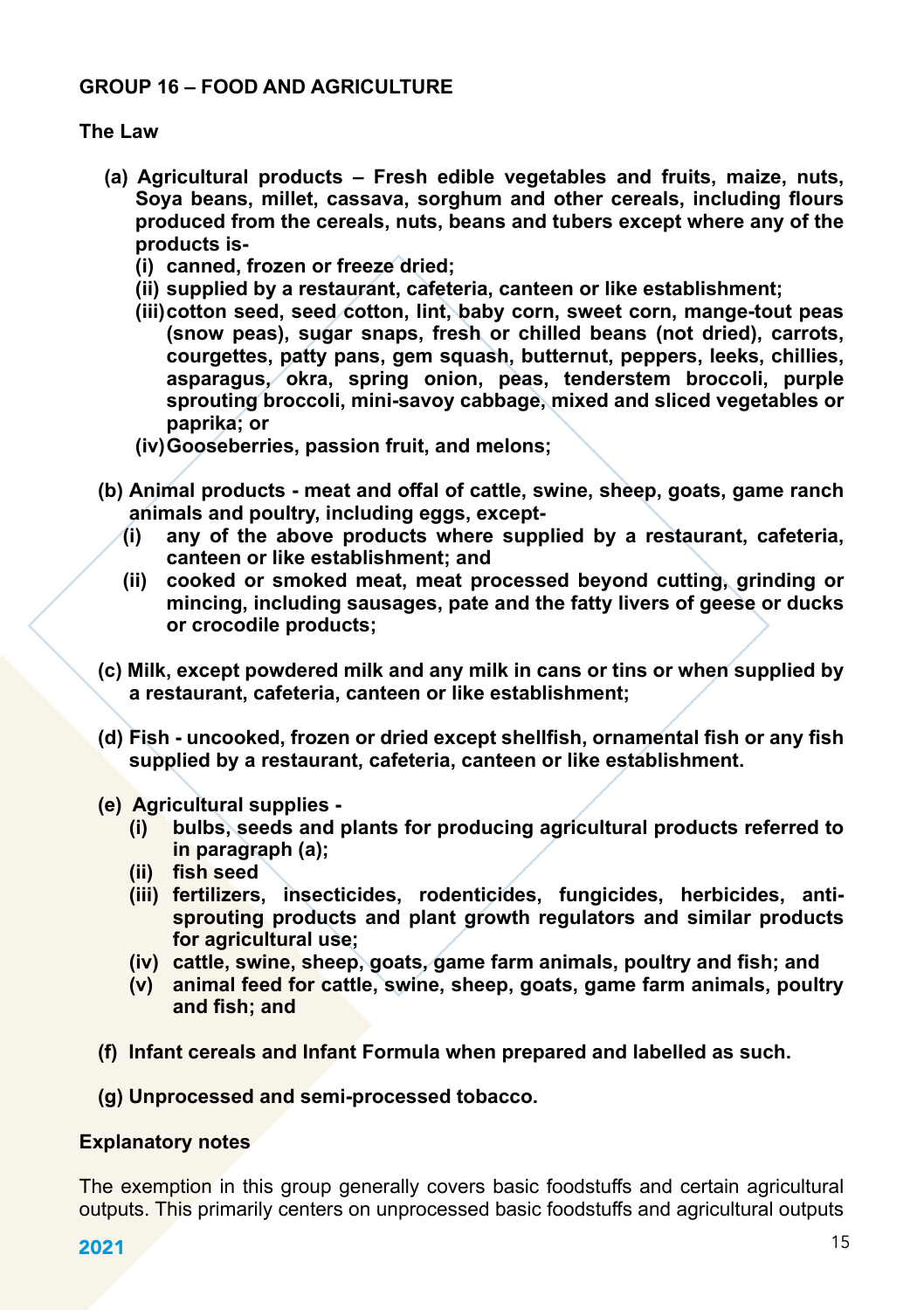but does not include export-oriented vegetables, fruits, nuts and basic foods that are either frozen, canned, or freeze dried. In this group poultry means chickens, ducks, geese, and turkeys but does not cover ostriches.

The exemption of insecticides and pesticides does not extend to household products e.g. spray cans or fly killers. Additionally, spraying services are standard rated notwithstanding the fact that the chemicals used are exempt.

Semi-processed tobacco is tobacco that has been cured, graded and crushed to any extent before reaching the cut rag form.

This means that farmer's exclusively growing tobacco will not be eligible for VAT registration.

The exemption of agricultural supplies includes: fish seed, live fish, feed for game farm animals; and feed for fish.

The list below gives examples of exempt foodstuffs to show the extent of the relief:

**Cut portions of meat** Sausages Offal Minced meat

Uncooked Gammon **Polony** 

Chicken portions<br>
Game Farm Meat<br>
Game Meat Game Farm Meat

Whole uncooked fish (fresh or dried) Tinned Fish Fish Fillets Cooked fish, e.g. trout, salmon, etc<br>
Portions or pieces of fish Lobster Lobster Portions or pieces of fish

Milk except when powdered or canned

#### **EXEMPT STANDARD RATED**

 Smoked or cooked bacon Cooked Ham Crocodile products

**Oysters**  Other shellfish, e.g. mussels, ornamental fish Potato crisps **Herbs**  Packets of tea and teabags Mushroom Tinned fruit and jams Currants, sultanas, etc. **Fruit juices**  Roasted nuts Coffee including roasted coffee beans and Coffee substitutes Cornflakes<br>Powdered milk (except Infant formula) whether canned, in sachets, plastics, or sacks Ice cream and yoghurts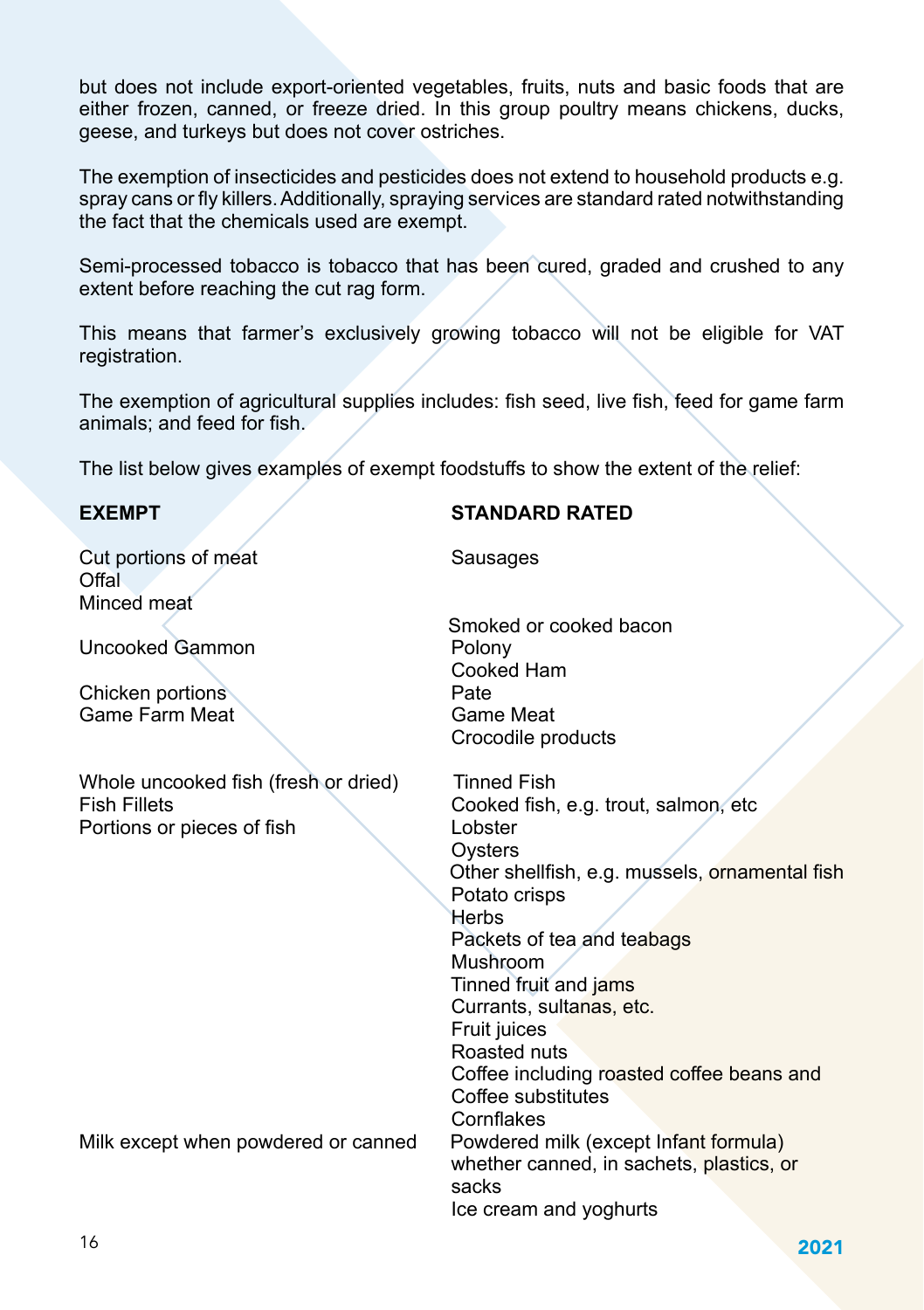Infant Formula

Other cereals and flours Produced from them Scones

Live cattle, swine, sheep, goats bookeys, horses, dogs, chickens, ducks, geese, turkey crocodiles and pets chickens, ducks, geese, turkey game farm animals and game animals

Potatoes, cassava, and cassava meal

Soya beans Dried beans

The exemption does not apply to food supplied in, or provided by any restaurant, hotel, cafe, bar, or similar establishment. It also excludes canned; frozen or freezes dried foods.

#### **Listed below are agricultural inputs that are exempt**

- a) fertilisers;
- b) insecticides;
- c) fungicides
- d) rodenticides;
- e) herbicides;
- f) anti-sprouting products and plant growth regulators; and
- g) animal feed for cattle, swine, sheep, goats, game farm animals, and poultry.

#### **Note:**

Spraying services are standard rated notwithstanding the fact that the chemicals used are exempt.

**Where a trader has difficulty in categorizing any agricultural outputs, agricultural inputs, and foods into their respective tax liability, please consult the ZRA Advice Centre (Address on the cover or phone 381111/ 0971281111 or fax 222717).**

**2021 17** 

Condensed milk, canned milk, cheese, butter and like products Cooking oils, margarine, and fats Golden syrup treacle

Infant cereals White sugar, brown sugar, icing sugar and any other forms of sugar, sugar cane.

Pet foods (canned, packed or prepared)

**Timber Cotton** <u>s a complete that the second second second second second second second second second second second second second</u> Popcorns Popped corn (Popcorns) Beverages such as soft drinks, spirits, beer, wine (chargeable with any excise duty) duty) and the state of the state of the state of the state of the state of the state of the state of the state of the state of the state of the state of the state of the state of the state of the state of the state of the

Cakes and other bakers ware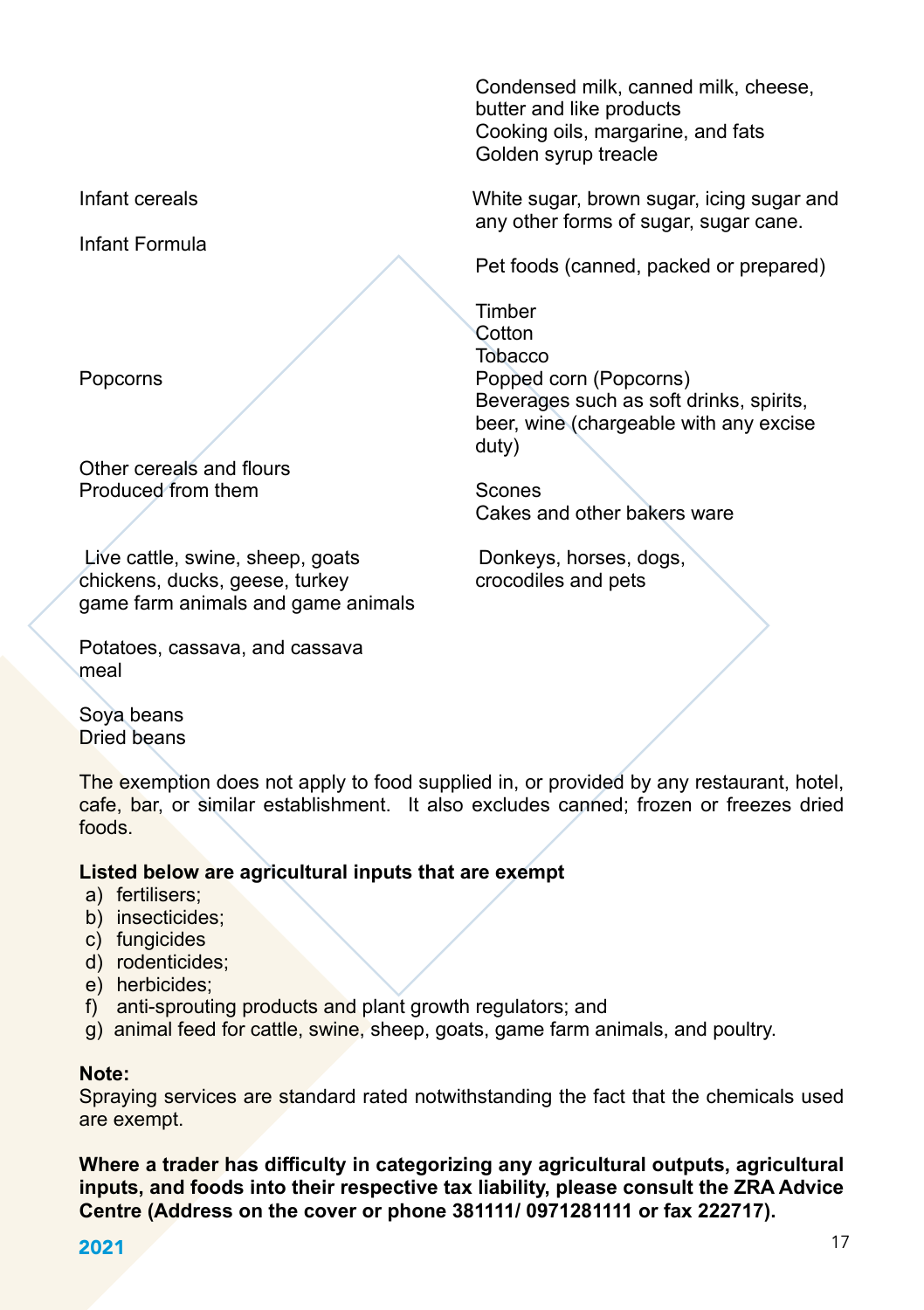**PART 2**

**The Value Added Tax (Zero-Rating) Order**

**ZERO-RATED SUPPLIES**

## **GROUP 1 - EXPORT OF GOODS**

**The Law**

- **(a) Export of goods from Zambia by, or on behalf of a taxable supplier, where such evidence of exportation is produced as the Commissioner General may require;**
- **(b) The supply of freight transport services-**
	- **(i) from or to the Republic; and**
	- **(ii) from outside the Republic to other places outside the Republic transiting through the Republic including transshipment.**
- **(c) The supply of goods by a duty-free shop, approved under regulation 51 of the Customs and Excise (General) Regulations, 2000, for export by passengers on flights to destinations outside Zambia;**
- **(d) The supply of goods, including meals, beverages, and duty-free goods, for use in aircraft stores on flights to destinations outside Zambia;**
- **(e) The supply of aviation fuel;**
- **(f) The supply of services which are physically rendered outside Zambia;**
- **(g) Repealed by Statutory Instrument No. 88 of 2019**
- **(h) Exportation of goods by a tourist, subject to such evidence and conditions as the Commissioner-General may require; and**
- **(i) International interconnection services**

## **Explanatory notes**

### **Item (a)**

This relief permits an exporter to zero-rate any exports of otherwise standard rated goods that he arranges himself or have been arranged on his behalf. This relief does not apply to goods sold in Zambia to a customer who plans to export the goods independently. The documentary evidence required to support exportation includes:

(i) Copies of export documents for the goods, bearing a certificate of shipment provided by the Authority;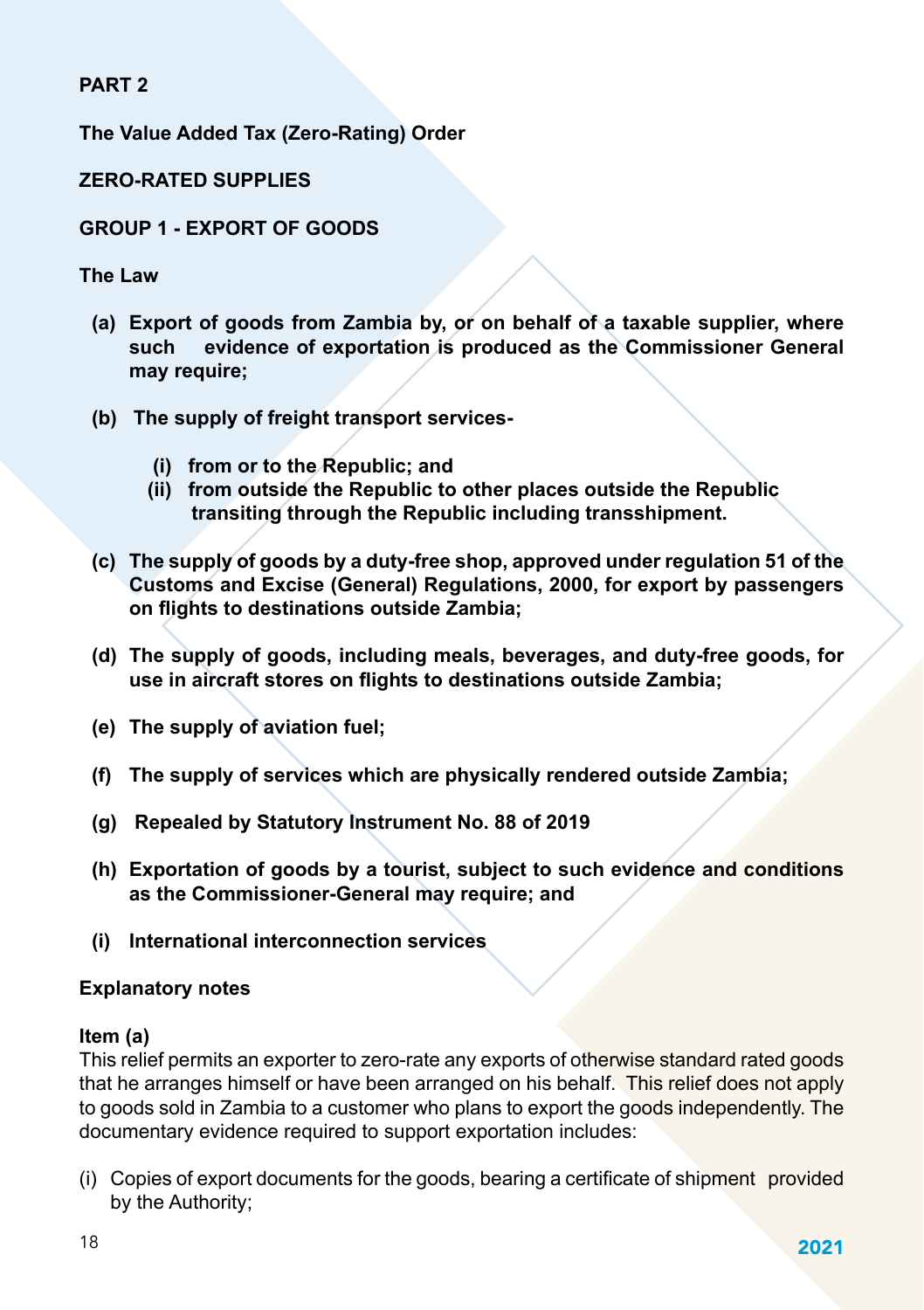- (ii) Copies of import documents for the goods, bearing a certificate of importation into the country of destination provided by the customs authority of that;
- (iii) Tax invoices for the goods exported;
- (iv) Proof of payment, made by the Customer, for the goods:
- (v) Documentary evidence, proving that payment for the goods has been made by the customer into the exporter's bank account in Zambia; and
- (vi) Such other documentary evidence as the authorized officer may reasonably require.

#### **Item (b)**

This relief covers international road or airfreight transport services, i.e. freight transport services from Zambia to destinations outside Zambia or from outside Zambia into Zambia; and from outside Zambia in transit through Zambia to destinations outside Zambia. The relief also covers transshipment services and pipeline services.

Effective 1st January 2020, ancillary services provided in relation to transit of goods through Zambia from outside the Republic to destinations outside the Republic are standard rated with the exception of transshipment.

Therefore, services such as escort security services, clearing services and storage services are standard rated.

#### **Note:**

Transshipment is the moving of cargo that is in transit from one vessel of transportation to another under customs control.

In light of the definition above, it means that the services that are zero-rated under transshipment are charges for cranes, folk lifts and other services utilised in moving cargo from one vessel of transportation to another under customs control.

### **Item (c)**

This zero rating covers the sale of goods by duty free shops approved as such by the Commissioner of Customs and Excise at International Airports within Zambia.

#### **Item (d)**

This zero rating covers goods supplied for use in aircraft stores on flights to destinations outside Zambia. The airlines are expected to keep records to demonstrate that the goods have been used on international rather than domestic flights.

### **Item (e)**

This is zero rated whether supplied to airlines for use on domestic or international flights.

### **Item (f)**

This relief only applies when services (other than those covered by Group 2) are rendered outside Zambia. Thus, if a vehicle is repaired in Lusaka for a transport operator from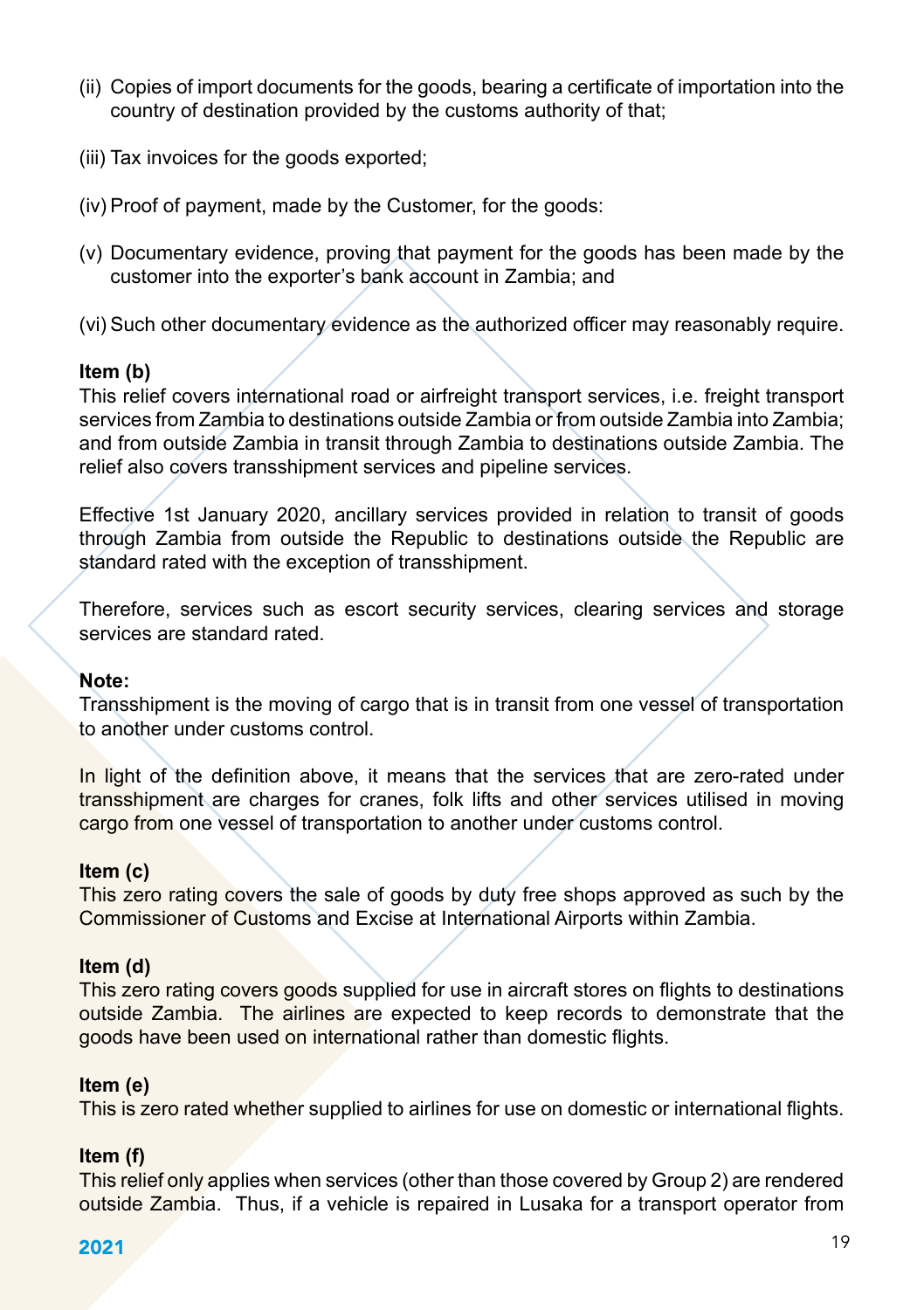Zimbabwe, tax is chargeable on the service. But if the repair is undertaken in Zimbabwe, there is no VAT liability in Zambia. But where the booking or payment for a service is made e.g. by an agent at Victoria falls in Zimbabwe for a service e.g. hiring a plane travelling in (or) from (or) to Zambia then that service is not zero rated by this provision but it is taxable (for more details on place of supply of services refer to paragraph 5.8 of the VAT Guide). The general rule is that services are regarded as supplied in Zambia if the supplier of the services:

- (i) Has a place of business in Zambia and no place of business elsewhere;
- (ii) Has a place of business elsewhere but his usual place of residence is in Zambia; or
- (iii) Has places of business in Zambia and elsewhere but the place of business most directly concerned with the supply of the services in question is the one in Zambia.

## **GROUP 2 - SUPPLIES TO PRIVILEGED PERSONS**

### **The Law**

- **(a) Goods imported by the President;**
- **(b) Goods imported by diplomats or a diplomatic mission accredited to the Republic of Zambia for the official purposes of that mission, to the extent that the foreign country grants reciprocal privileges to diplomats and to the diplomatic mission of Zambia in that country;**
- **(c) The supply of goods or services to a donor in Zambia for the official purpose of that donor where evidence of purchase is produced by that donor or the Commissioner-General on behalf of the donor as the Commissioner-General may require;**
- **(d) Goods and services supplied to, or imported under, a technical aid programme or project executed by a written agreement between the Government of the Republic of Zambia and the donor, which are paid for through donor funding or funding from the Government where the programme or project is co-financed by the donor and the Government and the donor or contractor of the donor provides evidence of purchase of the goods and services pursuant to the agreement, as the Commissioner-General may require;**
- **(e) Supplies or imports under a technical aid agreement providing for exemption from taxation, under the laws of Zambia -**
	- **(i) dated on or before 30th June, 1996; or**
	- **(ii) approved by the Minister responsible for Finance; and**
- **(f) Goods or services supplied to or imported by a developer for the purpose of developing infrastructure in a multi-facility economic zone or industrial park.**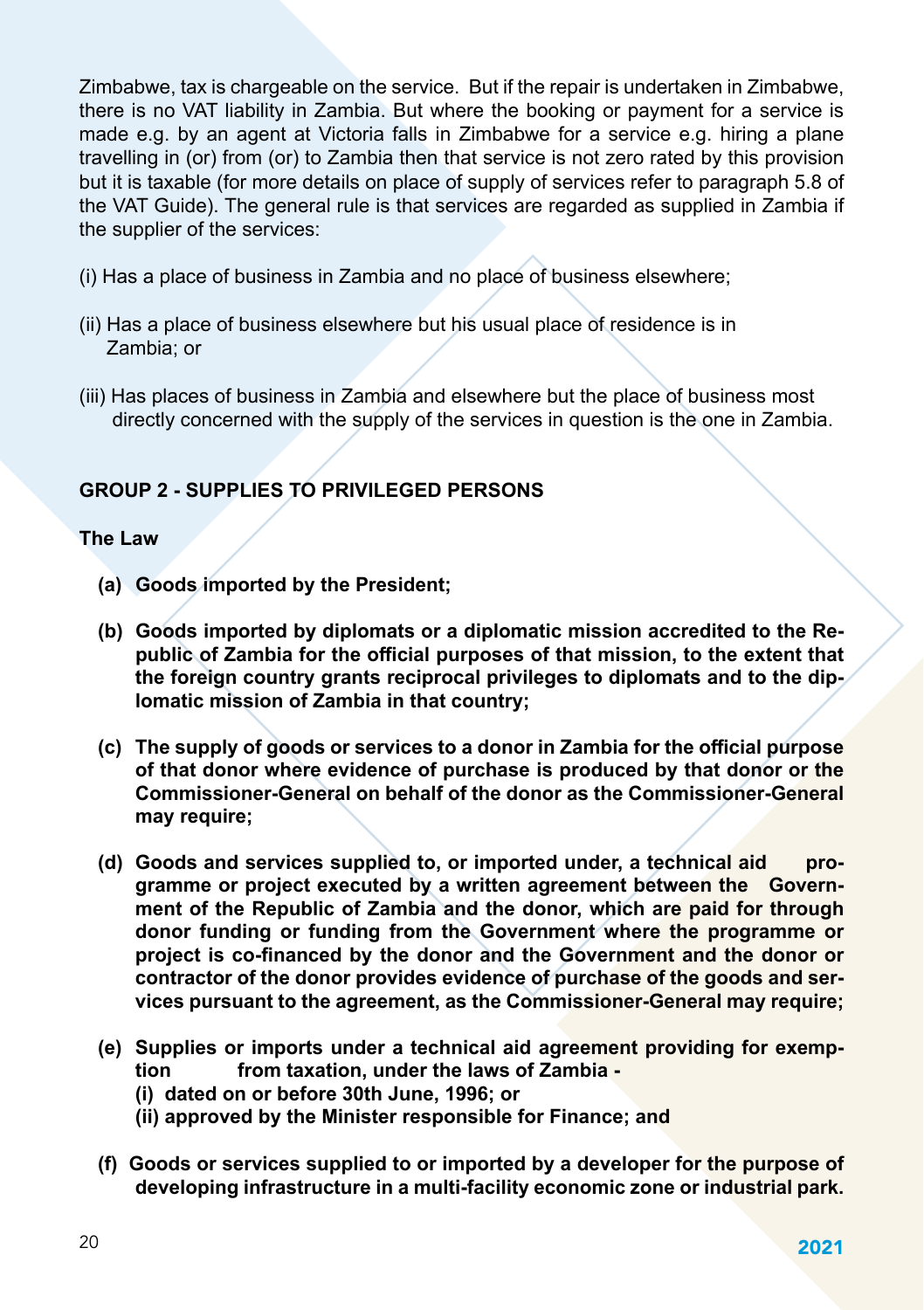## **Explanatory Notes**

#### **Item (a)**

This item zero rates goods imported by the President of the Republic of Zambia. Goods purchased within Zambia by the President are taxable at standard rate.

#### **Item (b)**

This item zero-rates goods imported by individual diplomats and diplomatic missions accredited to the Republic of Zambia. This zero rating is only available to diplomats and diplomatic missions whose sending country provides reciprocal tax relief to Zambian diplomats and the diplomatic mission accredited to their country of origin. The Ministry of Foreign Affairs has the reserved right to withdraw the tax relief to any mission or diplomat.

#### **Item (c)**

- i. The zero-rating in this group applies to imported goods and services supplied from within Zambia for the official use of diplomatic missions, aid agencies and those under technical aid agreement;
- ii. The zero-rating in this group will only hold if the goods and services are supplied on a valid local purchase order issued by the Commissioner-General or by the respective entity with authority from the Commissioner-General.

Where permission is granted for a mission or aid agency to issue its own local purchase order, a valid local purchase order must: -

- have the name of the mission or aid agency pre-printed:
- be serially numbered;
- indicate the date the purchase order is issued;
- contain adequate description of the goods or services being procured including quantity;
- be signed by a responsible person approved for the purpose by the mission or aid agency;
- certified that the goods or services are for official use for the mission or aid agency;
- in the case of imported goods, by the completion of Customs Form CE 20 (import declaration form) and release order signed by a responsible person approved for the purpose by the mission or aid agency. The approving person should also certify on the Customs forms that the goods are imported for the official use of the mission or aid agency.
- **2021** 2021 iii. The zero-rating in item (c) of this group is only allowed to missions whose country of origin provides similar tax relief to the Zambian diplomat and diplomatic mission<br>21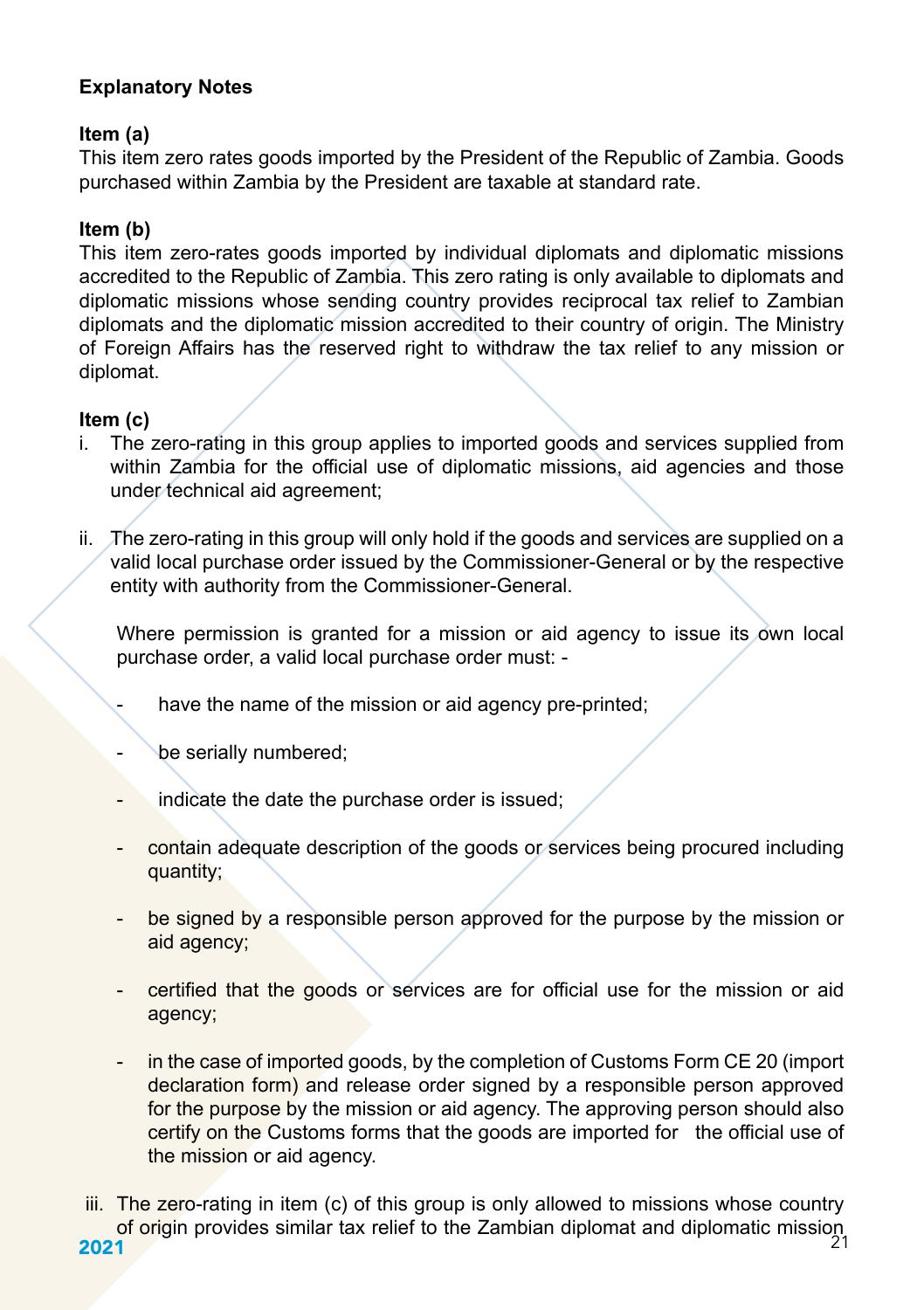accredited to their country. The Ministry of Foreign Affairs has powers to withdraw the tax relief entitlement accorded to a diplomatic mission.

#### **Item (d)**

"donor funding" means funding provided by a donor but does not include funding provided in the form of a loan to the Government of the Republic of Zambia.

The relief therefore excludes from Zero-rating, supplies procured using funds from loans contracted by the government for development purposes (developmental credit) but includes goods or services procured using funds from grants.

Supplies under technical aid agreements are zero-rated only when the technical aid agreement is signed between the Government of the Republic of Zambia and the donor. The zero-rating applies to the funds contributed to the project or programme by both the donor and the Government of the Republic of Zambia. Aid agencies or contractors of the donor should apply for the Local Purchase Order to the Commissioner General in order for the supplies made to them to be zero-rated (for details of a purchase order system refer to item c sub-item ii above). This enables the donor or aid agency to provide the supplier of the goods with a purchase order indicating the quantities, description and value of the goods and services. They should also indicate that the goods or services are paid for using donor or aid funds.

#### **Note:**

The Commissioner General is the sole issuer of LPOs for zero rating.

#### **Item (e)**

This item zero-rates goods imported by technical aid agencies to the extent that the technical aid agreement signed with the Republic of Zambia before or 30th June 1996 provides. It also extends to domestic purchases meant for the official use of the aid agency or for eligible employees of the aid agency if the technical aid agreement provides for total exemption from Zambian VAT.

Technical aid agencies eligible for this zero-rating should issue a purchase order to the supplier whenever they purchase taxable goods and services within Zambia (details of a valid purchase order are contained in item (c) sub-item (ii) above. (Where there is doubt on the validity of purchase order, please consult the ZRA Call Centre or nearest ZRA office).

### **GROUP 3 – BUILDING SUPPLIES**

**The Law**

**The supply of cement, roofing sheets, bricks and blocks to public benefit organisations approved by the Minister under the Income Tax Act, where evidence is provided that such building supplies will be used for construction of buildings for non - profit, humanitarian or poverty alleviation activities.**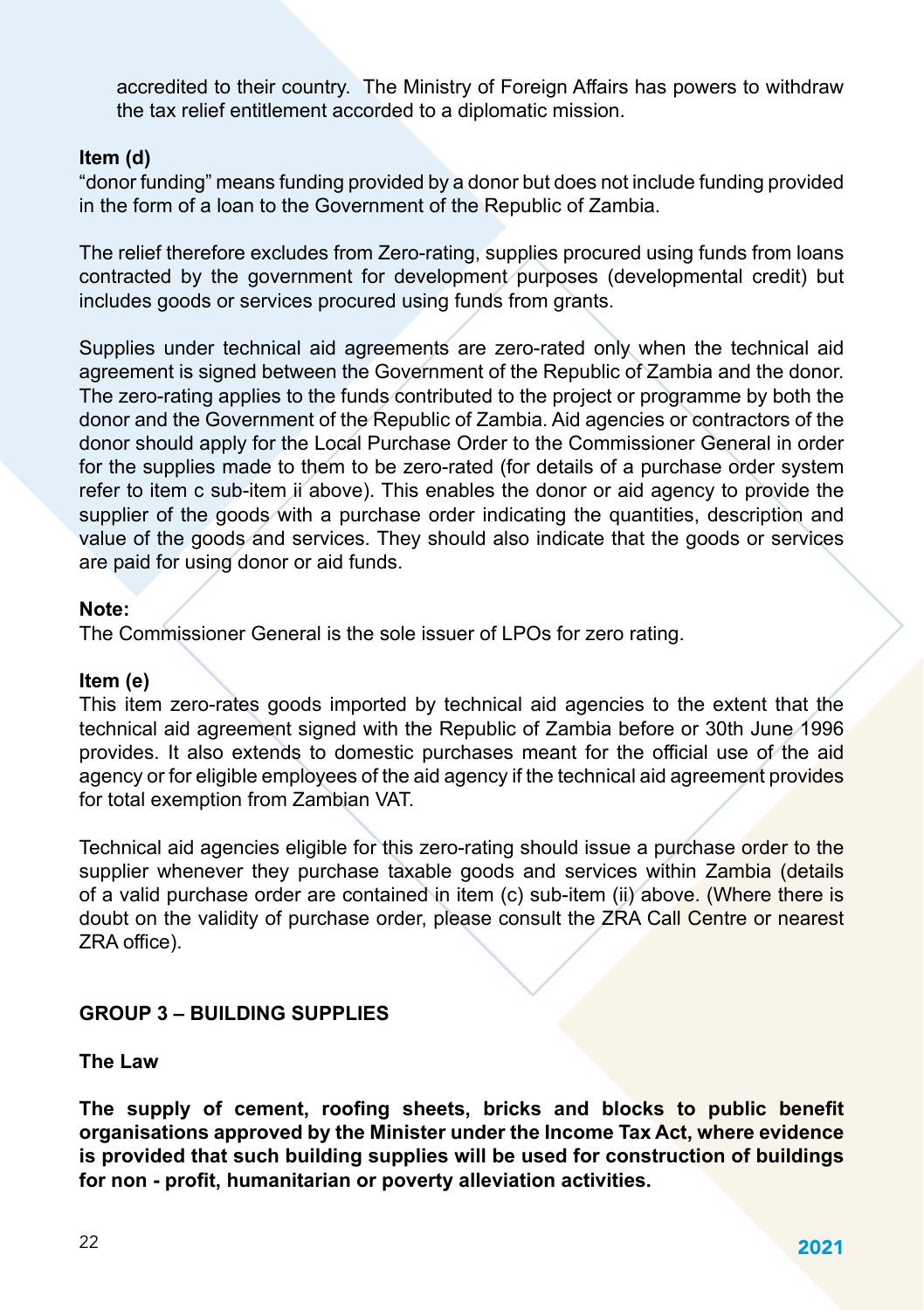#### **Explanatory notes**

This zero rating relief is available to Public Benefit Organisations which are approved by the Ministry of Finance and is restricted to the listed items only.

#### **GROUP 4 – MOSQUITO NETS**

#### **The Law**

**The following raw materials used for manufacturing mosquito nets:**

- **(a) Polyester textured yarn: HS Code 5402.33.00;**
- **(b) Textile dyestuff; HS Code 3204.11.00 ; and**
- **(c) Long lasting Insecticide treated curtains.**

#### **Explanatory notes**

These listed raw materials used in the manufacturing of mosquito nets are zero rated in order to encourage local production of mosquito nets in line with the Abuja declaration of the Roll Back Malaria programme.

### **GROUP 5 - MEDICAL SUPPLIES**

#### **The Law**

- **(a) Medical supplies and drugs; and**
- **(b) The supply to, or importations by, a registered medical doctor, optician, dentist, hospital or clinic registered under the Health Professions Act, 2009, or to a patient, of equipment designed solely for medical or prosthetic use.**
- **(c) The supply of the following full body sanitisation equipment to combat the spread of Coronavirus Disease 2019:**
	- **(i) disinfection single entry chamber: HS Code 8424.89.00;**
	- **(ii) self sanitising walk: HS Code 8424.89.00; and**
	- **(iii) safe guard disinfectant and sanitiser: HS Code 2828.90.10**
- **(d) The following medical supplies:**
	- **(i) Diagnostic Test Instruments and Apparatus;**
	- **(ii) Textile Face mask without replaceable filter**
	- **(iii) Gas masks with mechanical parts or replaceable filters;**
	- **(iv) Plastic face shields;**
	- **(v) Plastic gloves;**
	- **(vi) Other Rubber Gloves;**
	- **(vii) Knitted or Crocheted gloves which have been impregnated; or covered;**
	- **(viii) Textile gloves that are not knitted or crocheted;**
	- **(ix) Disposable Hair nets:**
	- **(x) Protective garments for surgical/medical use;**
	- **(xi) Other Protective Garments of textiles of rubberized textile;**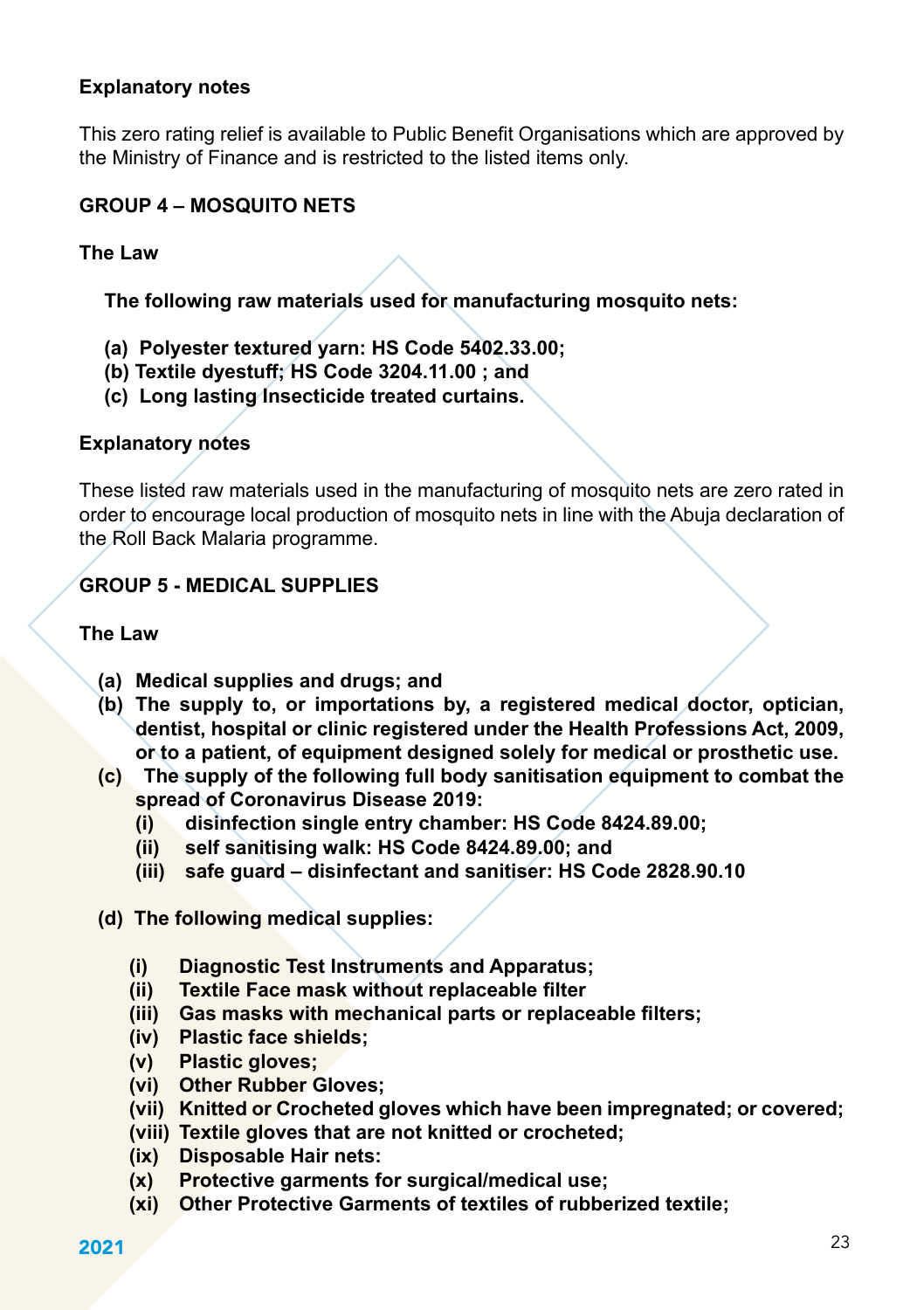- **(xii) Protective garments made from plastic sheeting;**
- **(xiii) Liquid Filled Thermometer for direct reading;**
- **(xiv) Other thermometers;**
- **(xv) Alcohol Solution undenatured 80% by volume;**
- **(xvi) Alcohol Solution Undenatured, 75% ethyl alcohol;**
- **(xvii) Hand Sanitizer;**
- **(xviii) Other disinfectant preparations;**
- **(xix) Medical, Surgical or laboratory sterilizers;**
- **(xx) Hydrogen peroxide in bulk;**
- **(xxi) Hydrogen peroxide presented as a medicament;**
- **(xxii) Hydrogen peroxide put up as a disinfectant preparation; for cleaning surfaces;**
- **(xxiii) Other chemical disinfectant;**
- **(xxiv) Extracorporeal membrane oxygenation (ECMO);**
- **(xxv) Patient Monitoring devices Electro diagnostic apparatus;**
- **(xxvi) Intubation kits; and**

**(xxvii)Paper bed sheets.**

#### **Explanatory notes**

"Medical Supplies and Drugs" are defined as "any substance or mixture of substances prepared, sold or represented for use in: -

i. the diagnosis and treatment of disorder or abnormal physical state, or the symptoms thereof in man or animal; or

ii. restoring, correcting or modifying organic functions in man or animal.

### **Item (a)**

Zero-rates medical supplies for use in the treatment, diagnosis, mitigation or prevention of a disease, disorder or an abnormal physical state or the symptoms thereof in man or animal or for restoring, correcting or modifying organic functions in man or animal. The definition of medical supplies also includes bandages, cotton swabs and wadding, chemical contraceptives (including sheath contraceptives), medical reagents for diagnosis purposes, spectacles and spectacle lenses and contact lenses.

This relief does not however cover preparations commonly used for toilet purposes or in connection with the care of the human body, whether for cleansing, deodorising, beautifying, preserving or restoring whether or not possessing therapeutic or prophylactic properties; for example, medicated soaps and shampoos, dental creams and mouth washes, etc.

Examples of zero-rated and standard rated items:

Bull semen and animal embryos creams, and shampoos

### **ZERO-RATED** STANDARD RATED

 $2021$ Human blood **Medicated soaps and body and face** Chemical contraceptives Sheath Dental creams, tooth brushes & mouth contraceptives washes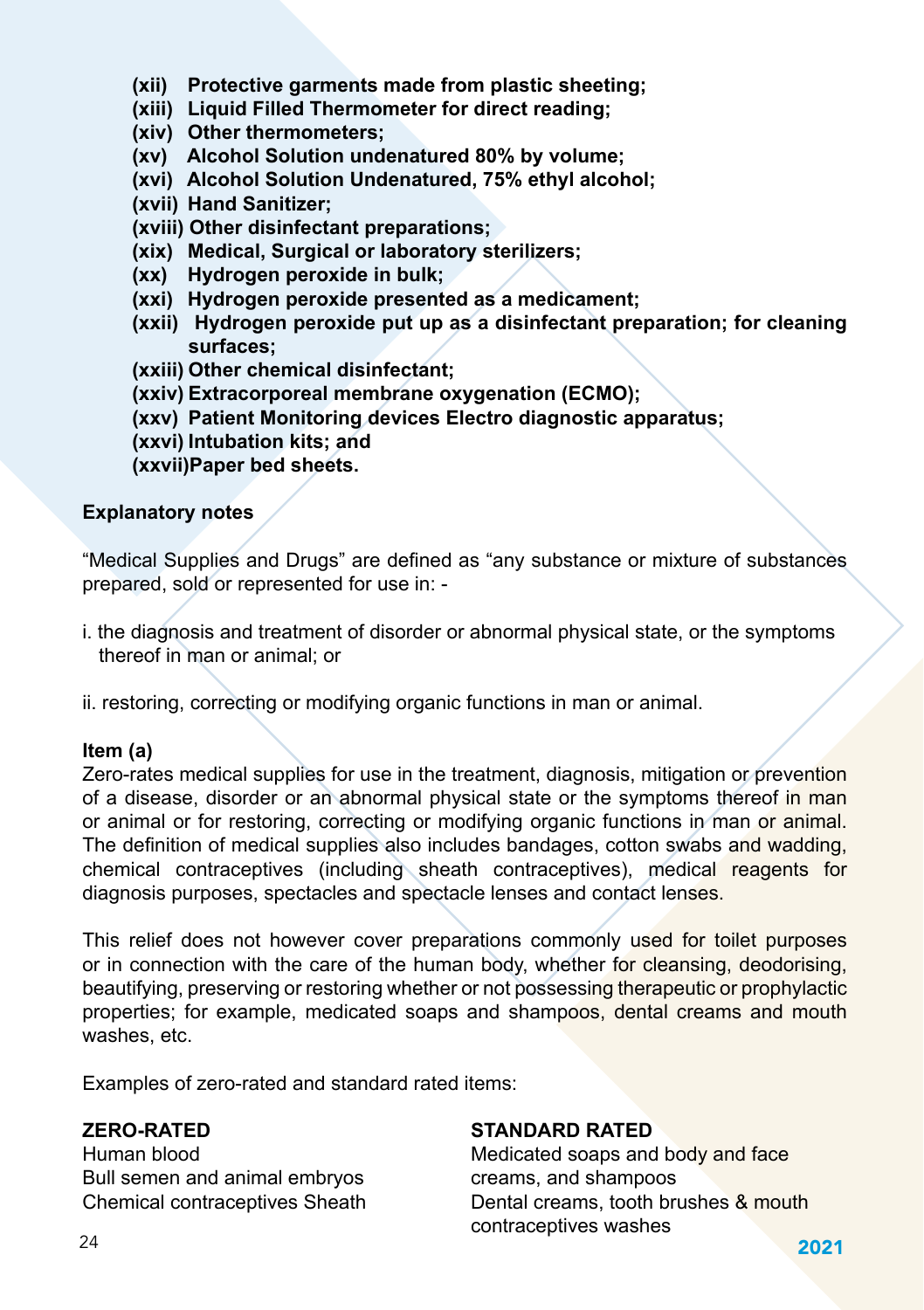Human organs or tissue for example Hospital linen and articles of<br>diagnosis or therapeutic purposes. The apparel such as face masks. diagnosis or therapeutic purposes, apparel such as face masks, caps,<br>or medical research owns, boots, coats, and etc.

Wadding, gauze, bandages, entitled perspirants<br>
plasters, pharmaceutical goods entitled Sanitary towels and tampons plasters, pharmaceutical goods such as sterile catguts, suture Cotton wool<br>materials sterile tissue adhesives Clisinfectants materials, sterile tissue adhesives. wound closures Injections and syringes Blood grouping reagents Dental cements First Aid Kits Opacifying preparation for X-ray examinations Spectacles, lenses, contact lenses

owns, boots, coats, and etc Food and other supplies<br>Medicaments **Examples** Personal deodorants and Personal deodorants and anti-<br>perspirants

## **Item (b)**

Zero-rates medical equipment designed solely for medical or prosthetic use, but only when imported or supplied direct to a hospital, doctor, clinic, or patient. Equipment that has duo use (medical and non-medical) does not qualify. Supplies to or imports by other pharmaceutical companies will not qualify for the zero-rating.

This zero-rating excludes:

- Motor vehicles except vehicles designed and kitted out as ambulances
- Importation of medical or prosthetic equipment by any other person other than a registered medical practitioner, optician, dentist, hospital or clinic, or to a patient. Equipment that has duo use (medical and non-medical) does not qualify.

For health and medical services, refer to Group 2 of the Exemption Order.

### **Item (c)**

This amendment zero-rates the specified full body sanitisation equipment for a specified period of one year with effect from 25th September 2020 to 24th September 2021.

#### **Item (d)**

The amendment zero-rates the listed medical supplies in order to minimise the costs of some products needed in the fight against the COVID 19.

Disinfectants preparations that are zero-rated include antiseptic liquids such as Dettol, Savlon, Boom and Hygienix.

On the other hand, products such as, hand washing liquids, bar soaps, washing soaps (liquid, solid or powder), bathing soaps, bleaching agents, toilet cleaners, scourers and other surface cleaners remain standard rated.

#### **Note:**

The listed items will cease to be zero-rated when supplied or imported after 30th September, 2021.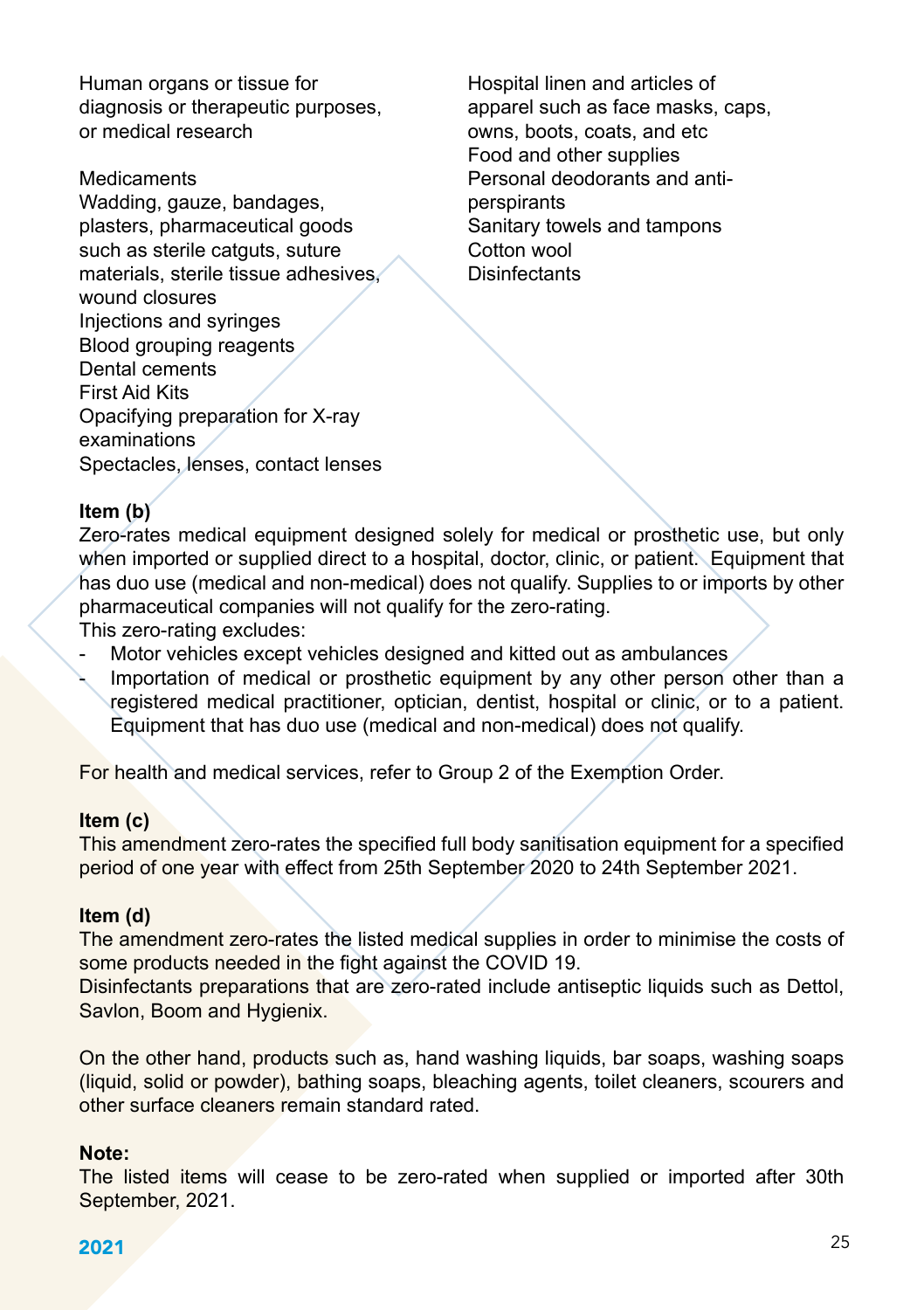## **GROUP 6 – EDUCATIONAL MATERIALS**

#### **The Law**

- **(a) books including electronic learning material; and**
- **(b) school exercise books**

The school exercise books covered by this zero rating are light covered exercise books, which are labeled by the manufacturers as School exercise books.

This zero rating includes electronic learning materials and applies to all books that normally consist of text or illustrations, bound in a stiffer cover than their pages. They may be printed in any language or characters, photocopied, typed or handwritten, so long as they are bound in book or booklet form.

## **GROUP 7 – ENERGY SAVING APPLIANCES, MACHINERY AND EQUIPMENT**

#### **The Law**

- **(a) Discharge Lamps, other than ultra violet lamps (energy efficient lighting lamps);**
- **(b) Florescent lamps (tubes and bulbs) and Light Emitting Diode (LED) lights;**
- **(c) Non electric storage water heater (solar geysers);**
- **(d) Solar panels;**
- **(e) Solar batteries –**
	- **(i) Lead acid, of kind used for starting piston engines;**
	- **(ii) Other lead acid accumulators;**
	- **(iii) Nickel cadmium;**
	- **(iv) Nickel iron; and**
	- **(v) Other accumulators.**
- **(f) Static converters (inverters for solar power); and**
- **(g) Electric Generating sets-**
	- **(i) Generators with compression ignition internal combustion piston engines (Diesel or semi-diesel generators); and**
	- **(ii) Generators with spark ignition internal combustion piston engines (Petrol Generators).**
- **(h) Liquefied Petroleum Gas (LPG) of HS Codes: 2711.11.00: Natural gas, 2711.12.00: Propane, 2711.13.00: Butanes 2711.14.00: Ethylene, propylene, butylene and butadiene, and 2711.19.00: other similar products in gaseous state; and**
- **(i) Stoves, ranges, grates, cookers (including those with subsidiary boilers for central heating), barbecues, braziers, gas-rings, plate warmers and similar non-electric domestic appliances, and parts thereof, of iron or steel for cooking and plate warmers that use Gas fuel or for both gas and other fuels;**

This zero-rating relief applies to the listed energy saving and energy efficient devices/ equipment as well as to alternative energy sources and the relevant appliances.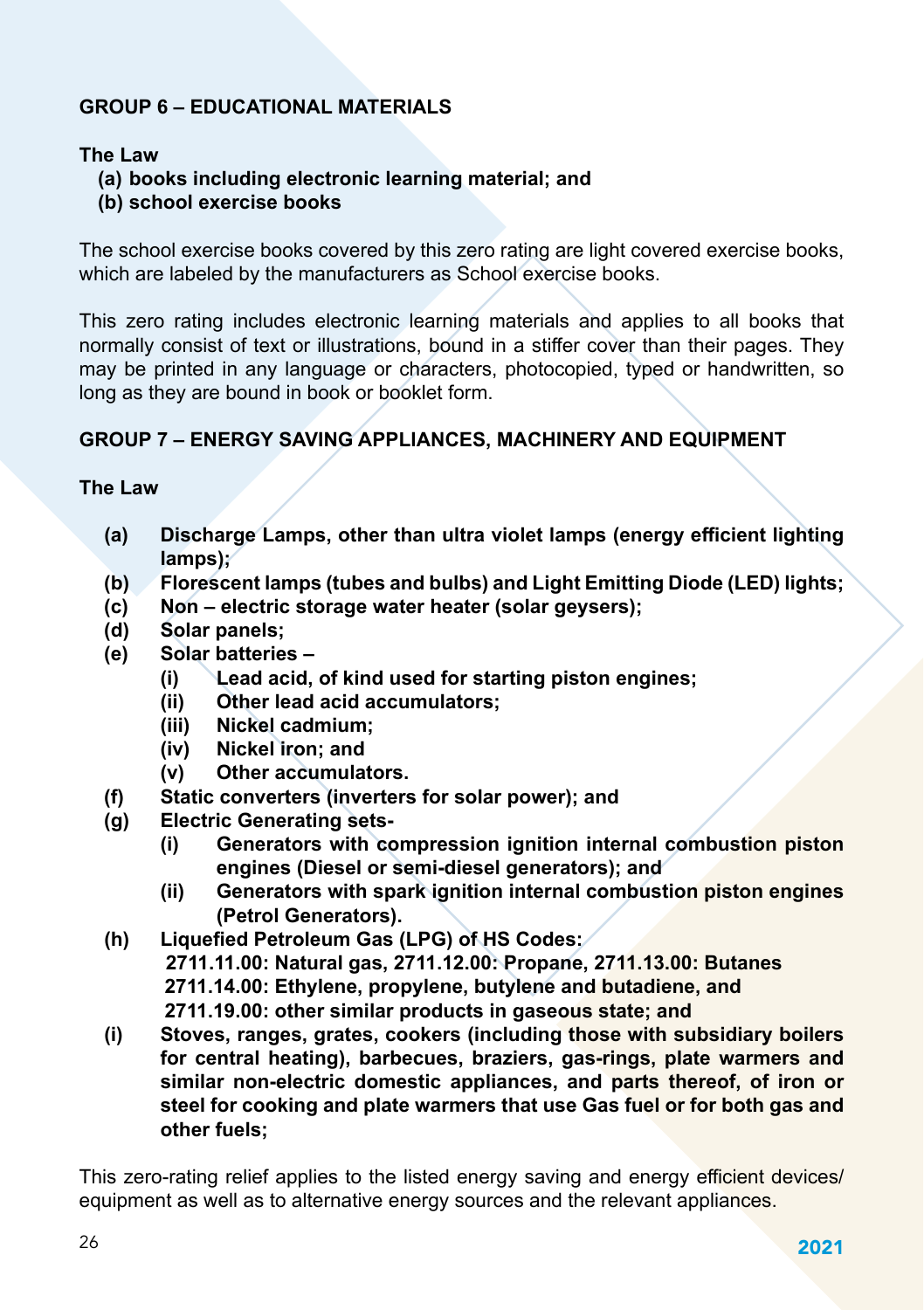#### **GROUP 8 – AGRICULTURAL EQUIPMENT AND ACCESSORIES**

#### **The Law**

- **(a) Windmills;**
- **(b) Hammer mills: HS Code 8436.10.00;**
- **(c) Maize dehullers;**
- **(d) Two wheel tractors, including ploughs, harrows, disc harrows, planters, seeders, rippers or sub-soilers, and cultivators of such tractors;**
- **(e) Tractors of HS codes 8701.91.10, 8701.92.10, 8701.93.10, 8701.94.10, 8701.95.10, including ploughs, harrows, disc harrows, planters, seeders, rippers or sub-soilers and cultivators of such tractors;**
- **(f) Pump sets;**
- **(g) Knapsack sprayers (agricultural sprayers)**
- **(h) Principal on leasing finance for agricultural equipment and accessories listed in paragraph (a) to (g)**

#### **Explanatory notes**

#### **Item (e)**

The zero-rating relief extends to all agricultural tractors listed above. Prior to this change, only agricultural tractors of up to 90HP were zero-rated.

### **GROUP 9 – FOOD AND AGRICULTURE**

#### **The Law**

- **(a) wheat;**
- **(b) flour produced from wheat; and**
- **(c) bread, including bread rolls and buns.**

#### **Explanatory notes**

This zero-rating applies to wheat, flour produced from wheat, bread including bread rolls and buns.

Confectionaries, i.e. biscuits, fritters, cakes, doughnuts, scones etc, are standard rated.

#### **GROUP 10 – MINERALS**

#### **Copper cathodes**

#### **Explanatory notes**

This zero-rating relief applies only to the specified item above.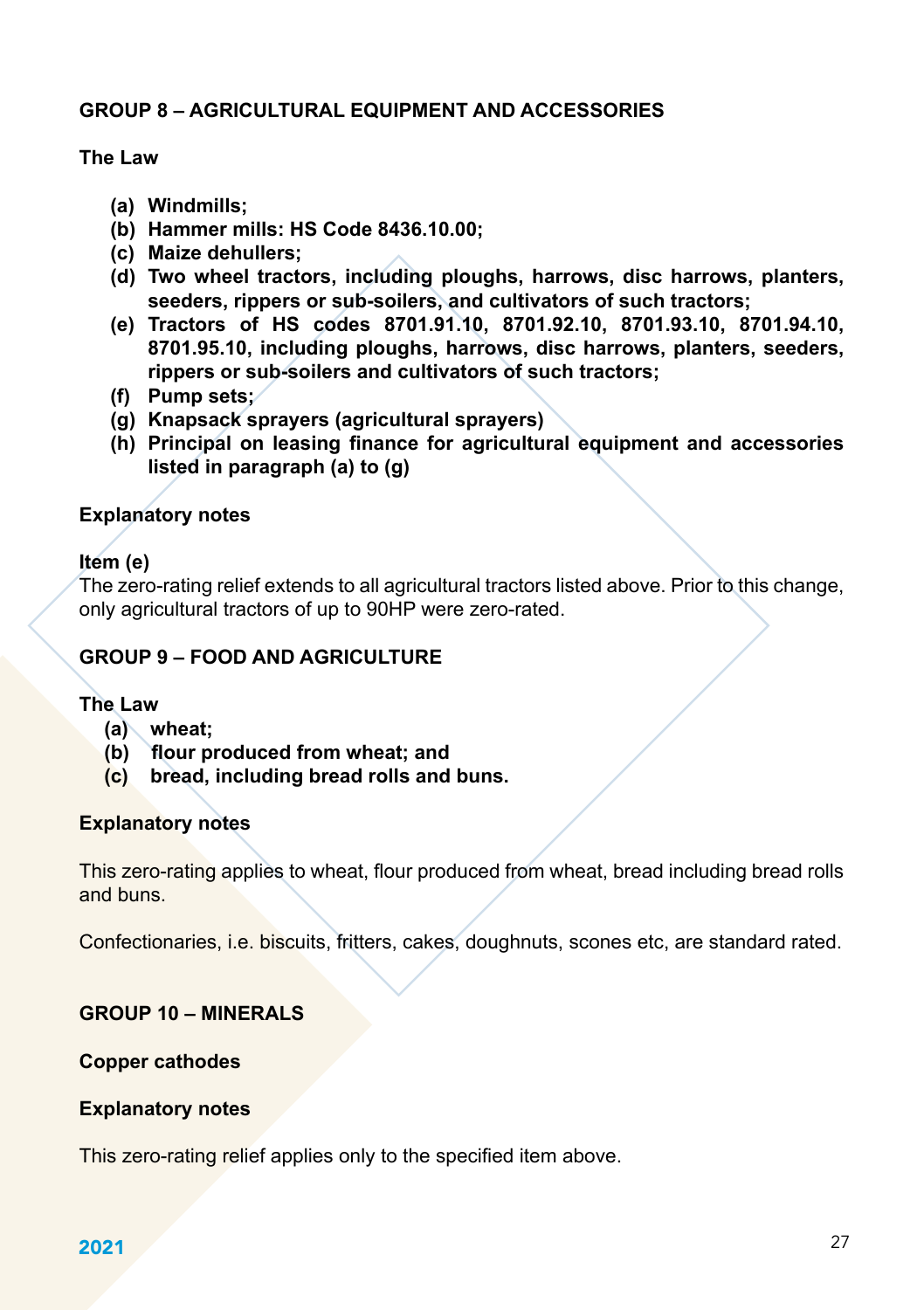#### **GROUP 11 – CAPITAL EQUIPMENT**

#### **The Law**

**The supply of capital equipment and machinery set out in the Second Schedule to a holder of a mining license for large-scale mining under the Mines and Minerals Development Act, 2015.**

#### **Explanatory notes**

This group zero rates equipment and machinery listed in the Second Schedule to the zero-rating Order when supplied to a holder of a large scale mining license. However, the supply of equipment and machinery to a taxable supplier other than a holder of a large scale mining license will be standard rated. When equipment and machinery referred to in this Schedule is imported, VAT may be deferred.

Below is the mechanism for Zero rating the capital equipment in the following circumstances -

### **(a) At Importation**

For all existing large scale mining license holders, the ASYCUDAWorld will be configured to Zero rate the qualifying capital equipment.

Therefore, new large scale mining license holders will be required to notify the Commissioner – Indirect Taxes & Excise of their registration for purposes of configuration.

#### **(b) When purchased locally.**

The large scale mining license holders will be required to apply online for a Local Purchase Order (LPO) attaching a valid mining license. Manual applications may be accepted in certain instances.

## **GROUP 12 – PETROLEUM PRODUCTS**

- (a) Petrol
- (b) Diesel

### **Explanatory notes**

This group zero-rates Petrol and Diesel supplies whether imported or locally sourced.